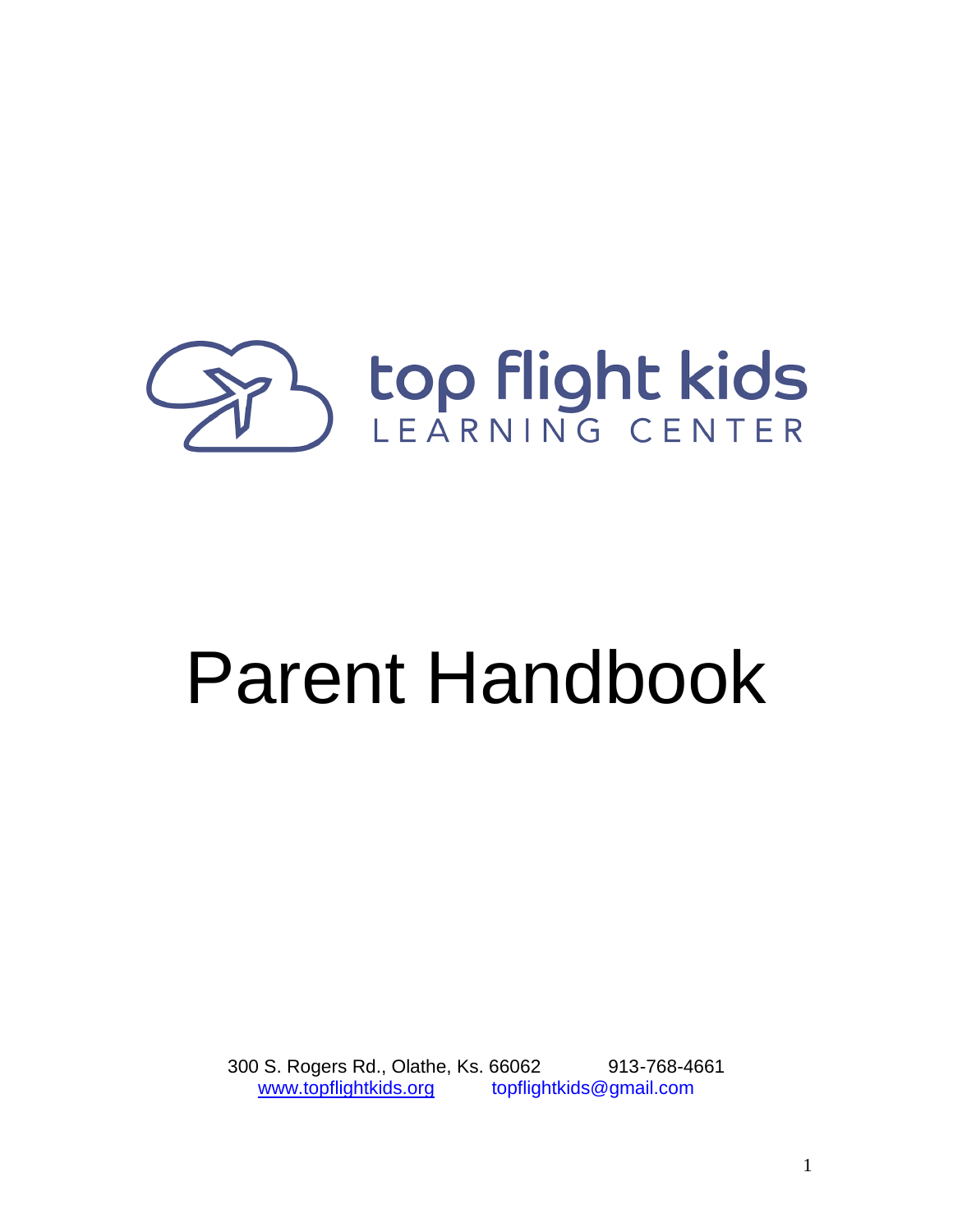#### TABLE OF CONTENTS

| <b>Top Flight Kids Learning Center</b>                |          |
|-------------------------------------------------------|----------|
| <b>Mission</b><br>p. 4                                |          |
| Program Philosophy<br>p. 4                            |          |
| Components of a Quality Program<br>p. 5               |          |
| <b>Program Goals</b><br>p. 5                          |          |
| <b>Regulations and Accreditation</b><br>p. 5          |          |
| Welcome<br>p. 6                                       |          |
| Program Policies:                                     |          |
| Curriculum<br>p. 7                                    |          |
| <b>Primary Caregivers</b><br>p. 7                     |          |
| <b>Center Policies and Guidelines</b>                 |          |
| Clothing<br>p. 8                                      |          |
| Bringing and Picking Up Child<br>p. 8                 |          |
| Illness Guidelines, No Nit Lice Policies              | p. 9-10  |
| Incident Reporting Policy, Injury<br>p. 10            |          |
| <b>Biting</b><br>p. 11                                |          |
| <b>Child Guidance</b><br>p. 11                        |          |
| <b>Food Policies and Mealtime Procedures</b><br>p. 12 |          |
| Food Allergies and Accommodations<br>p. 12            |          |
| <b>Feeding Infants</b><br>p. 12                       |          |
| <b>Breastfeeding</b><br>p. 13                         |          |
| <b>Birthday Treat Policy</b><br>p. 13                 |          |
| Daily Routines, Lesson Plans<br>p. 13                 |          |
| <b>Rest Time</b><br>p. 13                             |          |
| Safe Sleep Policy<br>p. 14                            |          |
| <b>Outdoor Play, Sensory Play</b><br>p. 14            |          |
| Toys and Items from Home<br>p. 15                     |          |
| <b>Pacifier Policy</b><br>p. 15                       |          |
| Dangerous Items Policy<br>p. 16                       |          |
| p. 16<br><b>Program Enrichment</b>                    |          |
| <b>Parent Participation</b><br>p. 17                  |          |
| <b>Communication Policies</b>                         | p. 17-19 |
| Code of Conduct, Safety Plans<br>p. 19                |          |
| No Smoking Policy<br>p. 19                            |          |
| No Weapons Policy<br>p. 19                            |          |
| <b>Celebrate Diversity</b><br>p. 20                   |          |
| Holidays<br>p. 20                                     |          |
| <b>Inclement Weather</b><br>p. 20                     |          |
| <b>State of Emergency Closure</b><br>p. 20            |          |
| <b>Center Security</b><br>p. 20                       |          |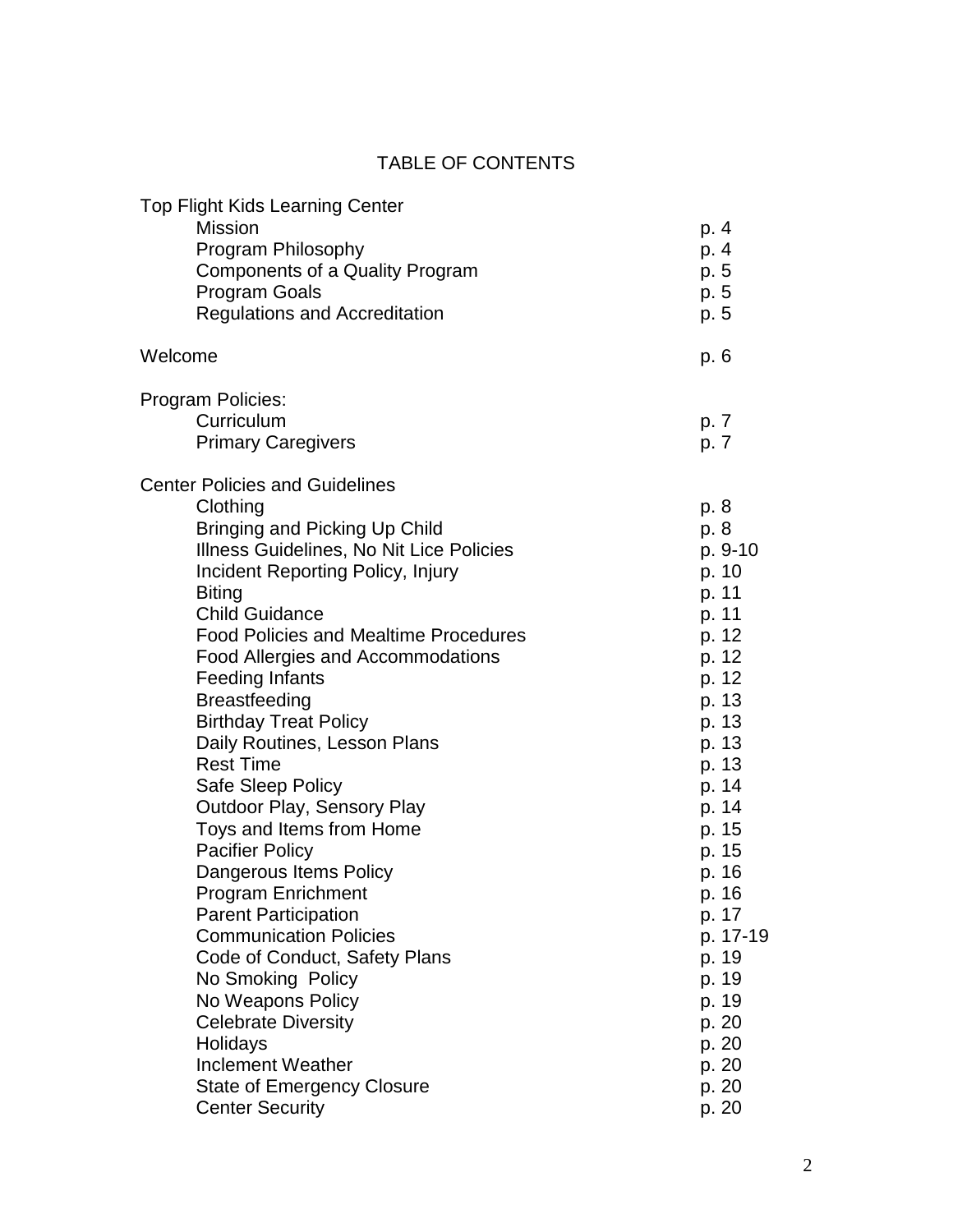|                                                                                                                                                            | Release of Child to Intoxicated or Drugged Individual<br><b>Properly Restrained Children</b><br>Procedures for Suspected Child Abuse and Neglect                              | p. 21<br>p. 21<br>p. 22                                                                         |
|------------------------------------------------------------------------------------------------------------------------------------------------------------|-------------------------------------------------------------------------------------------------------------------------------------------------------------------------------|-------------------------------------------------------------------------------------------------|
| <b>Enrollment Policies</b><br><b>Center Visits</b><br>Registration<br>Eligibility<br><b>Walking Test</b><br><b>Waiting List</b><br><b>Dismissal Policy</b> | <b>Classroom Advancement</b>                                                                                                                                                  | p. 22<br>p. 22<br>p. 22<br>p. 23<br>p. 23<br>p. 24<br>p. 24                                     |
| <b>Financial Policies</b><br><b>Enrollment Fee</b><br><b>Billing</b><br>Withdrawal<br>Late Fee Policy<br>Late Fee Rate<br><b>Discretionary Days</b>        | <b>Board of Director's Fee</b><br><b>Referral Tuition Discount Policy</b><br><b>Current Tuition Schedule</b><br><b>Federal Income Tax Credit</b><br><b>Attendance Options</b> | p. 25<br>p. 25<br>p. 25<br>p. 25<br>p. 25<br>p. 26<br>p. 26<br>p. 26<br>p. 26<br>p. 27<br>p. 27 |
| Appendix I<br>Appendix II<br>Appendix III                                                                                                                  | <b>Current Tuition Schedule</b><br><b>Pacifier Permission</b><br>Parent Handbook Acknowledgment and<br><b>Financial Policy Agreement</b>                                      | p. 28<br>p. 29<br>p. 30                                                                         |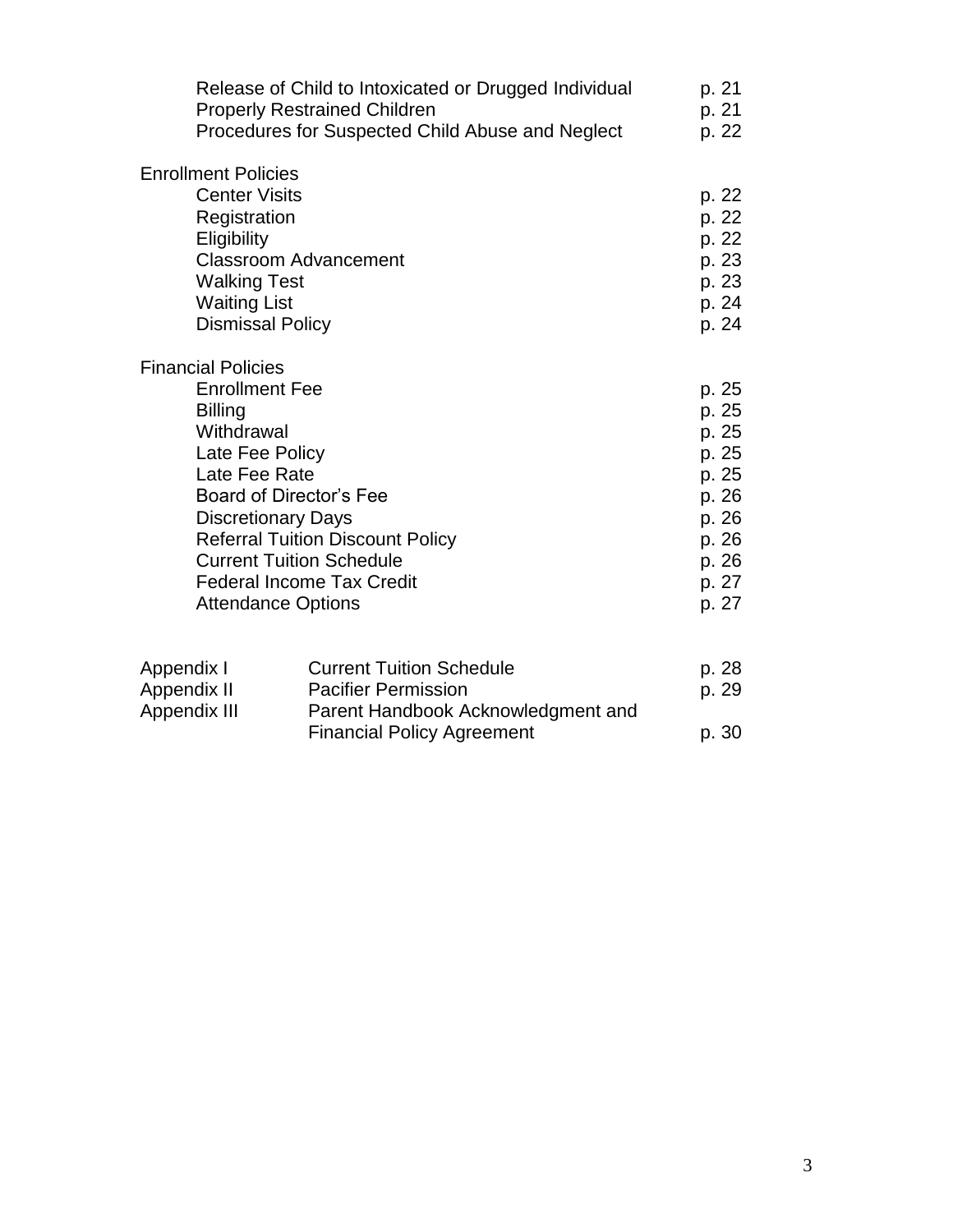## **Top Flight Kids Learning Center**

**Top Flight Kids Learning Center** is managed by a Kansas City based training, consulting and management company, The B.E.S.T. Choice, Inc.. The B.E.S.T. Choice, Inc. is dedicated to helping families meet their childcare needs. The B.E.S.T. Choice, Inc. board combines over 80 years of expertise and experience from the childcare and education fields. The policies and procedures in this handbook reflect those of The B.E.S.T. Choice, Inc. and have been approved by Top Flight Kids, Inc. Board of Directors.

#### MISSION:

Our mission at Top Flight Kids Learning Center is to provide a developmentally appropriate child care program to serve the needs of the employee families of the Federal Aviation Administration and the Olathe community.

#### PROGRAM PHILOSOPHY:

Our program philosophy at Top Flight Kids Learning Center is based on Piaget's constructivist theory that all children go through stages of developmental growth, with different needs at each stage. These emotional, physical, social, and intellectual needs are met through the child's interaction with his/her environment. This environment includes the physical space, materials and equipment, as well as adults and children. Our primary goal of the program is to meet all of the needs of each child.

Top Flight Kids staff provides a loving and engaging environment. This supportive environment ensures that children explore, experiment and discover their world through interactions. Rich learning experiences and activities give each child the opportunity to develop their own unique learning personality.

It is the belief of Top Flight Kids Learning Center that quality childcare is created through a three-way partnership between the child, the home, and the Learning Center. Communication, education, mutual respect and planning are the key factors to maintaining this partnership. At Top Flight we strive to extend the loving home environment as created by parents in each of the classrooms. Our goal is to support the family by providing a nurturing an educational environment for each child.

Open communication between the children and the staff fosters mutual respect and acceptance. The staff promotes sensitivity and flexibility as they model expressing emotions to the children. This encourages the children to verbalize their needs and emotions which will foster language usage and understanding.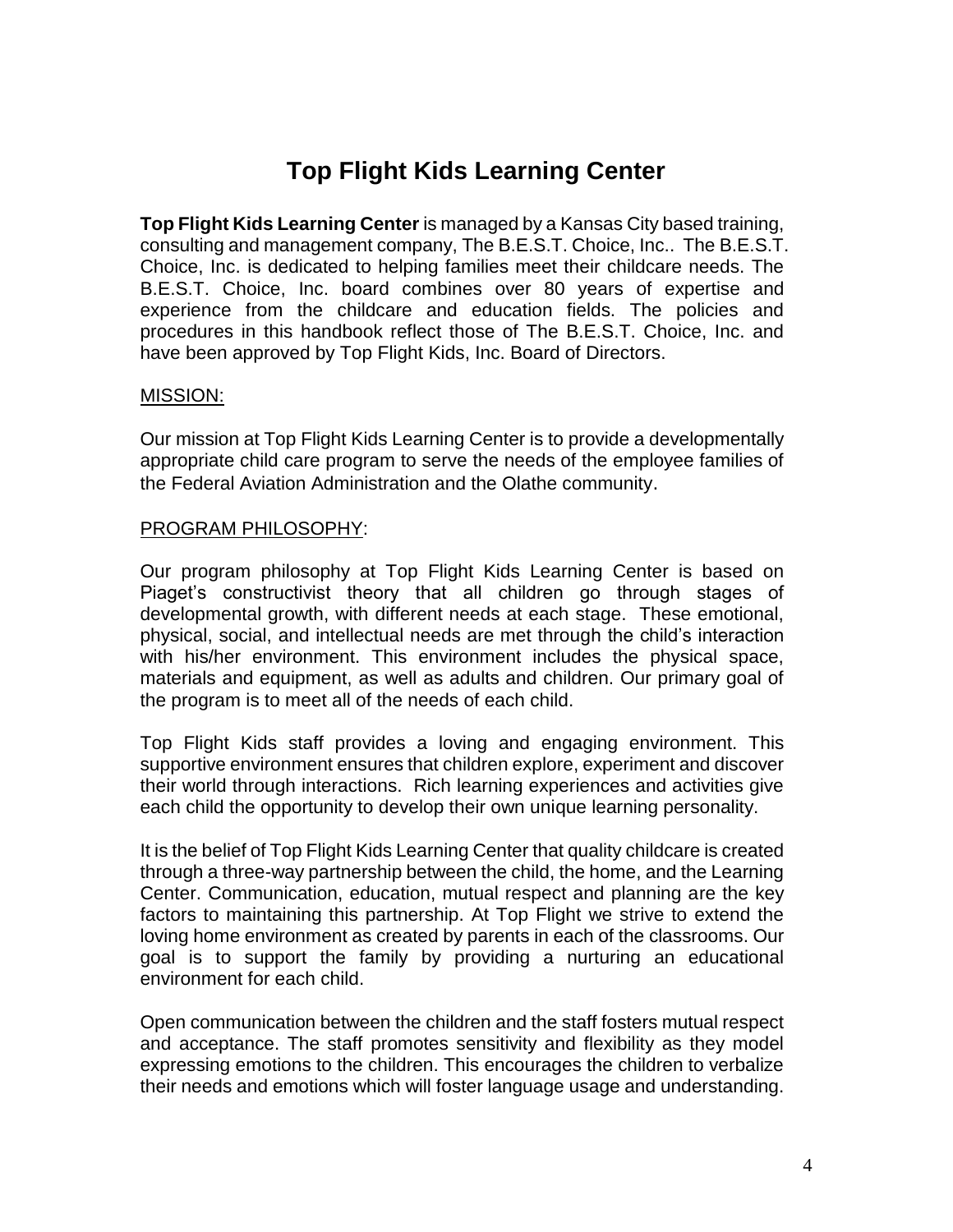#### COMPONENTS OF A QUALITY PROGRAM:

We believe the following vital elements are necessary in carrying out our mission:

- A clear and concise philosophy
- Qualified and trained staff who enjoy working with children and adults
- Strong personal and professional commitment from staff
- Curriculum and learning materials that challenge and stimulate each child's growth and development
- Environment that promotes health, safety, and a sense of security
- Sound management and fiscal policies

#### PROGRAM GOALS

- 1. To encourage each child's positive sense of self through developmentally appropriate practices.
- 2. To develop an environment for children that encourages a collaborative relationship with families.
- 3. To develop each child's ability to make choices and decisions through the principle of active learning.
- 4. To provide an environment that promotes optimal physical development in a safe and healthy setting.
- 5. To develop each child's ability to recognize, understand and express thoughts, ideas and feelings in developmentally appropriate ways.
- 6. To foster development of interpersonal skills so that each child has opportunities to hold positive relationships with others.
- 7. To support each child's creativity, initiative, spirit of inquiry and passion for learning.
- 8. To foster an appreciation and respect for the diversity of individuals, families and community through an anti-bias approach.

#### REGULATIONS

At Top Flight Kids, we adhere to all the regulations set forth in the Kansas state licensing standards of the Kansas Department of Health and Education (KDHE).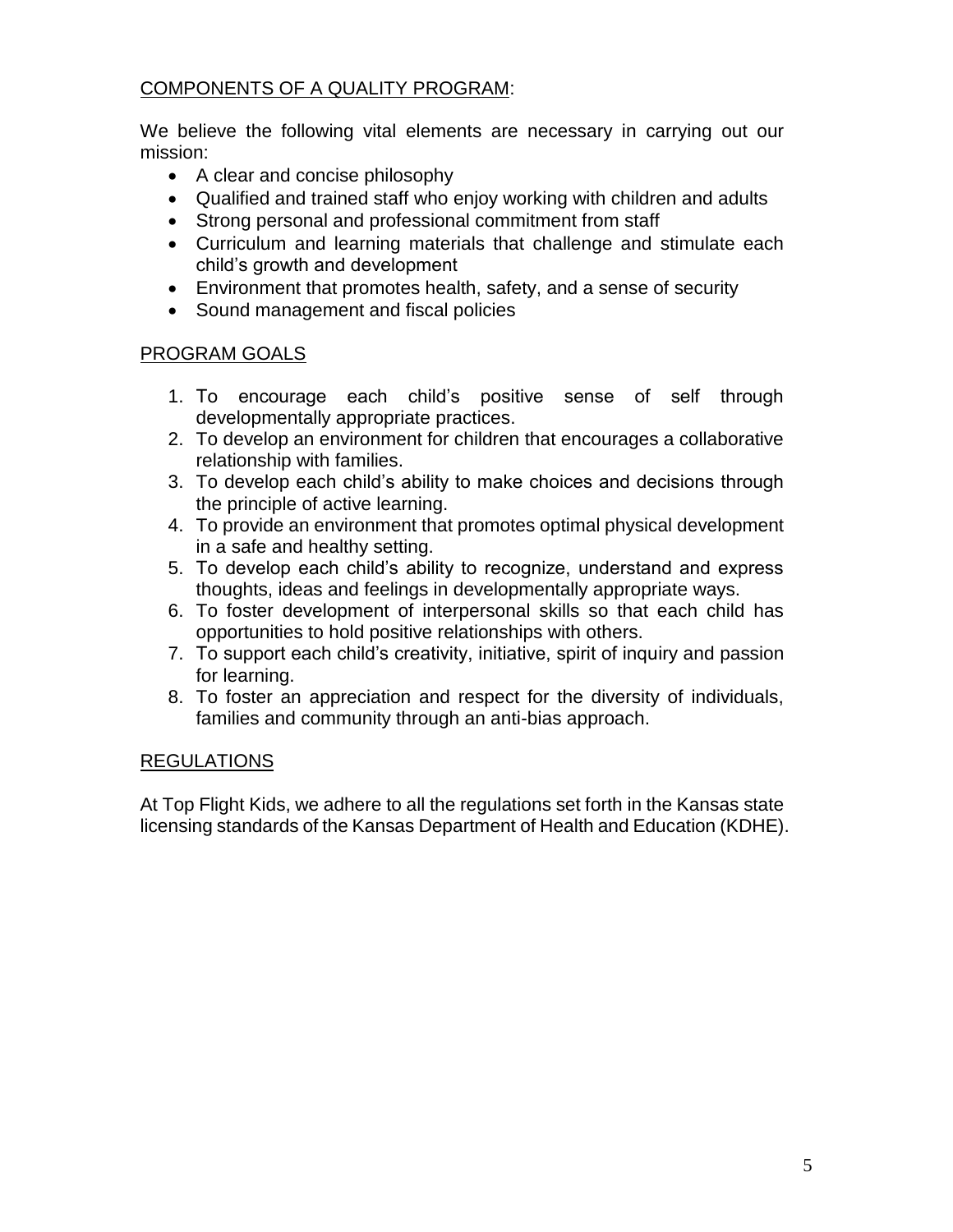

## **Welcome to Top Flight Kids Learning Center!**

We are pleased to have you join us! The purpose of our center is to provide high quality child care. Top Flight Kids provides early childhood education that is professionally directed and responsive to the needs of each child and to the need for quality child care for the FAA families and the Olathe community.

Top Flight Kids Learning Center is open to all without regard to age, gender, race, color or creed, national origin, religious belief, or disability. We comply with all conditions under the Title VI of the Civil Rights Act of 1964, and with the Americans with Disabilities Act of 1992.

Top Flight Kids Learning Center has a Board of Directors that oversees the policies of the center. You have the opportunity to have a voice in the programs affecting your child and we encourage you to participate. Experience indicates that a center with an active, involved parent group is always the "healthiest" in terms of program and parent satisfaction. Please get involved!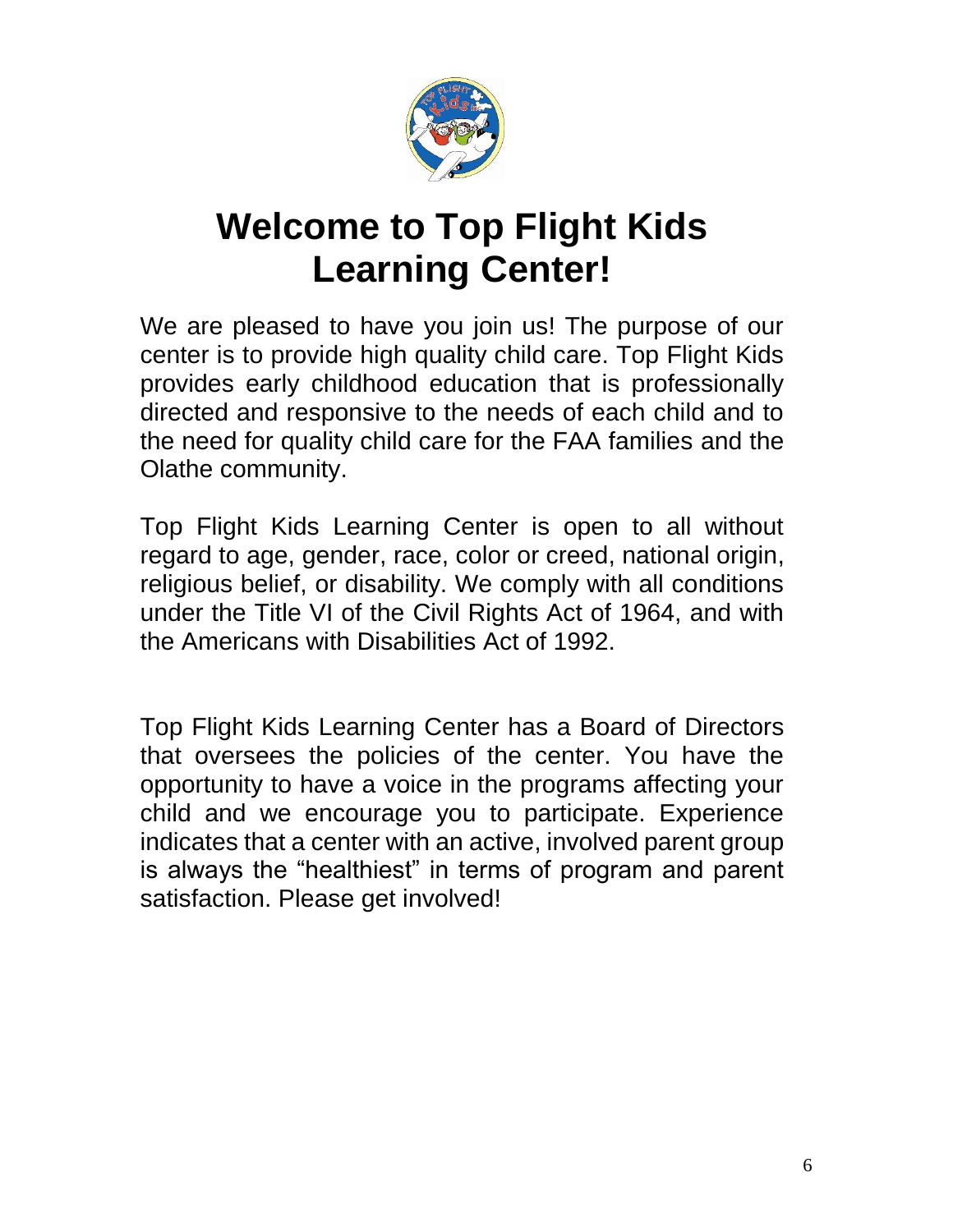## **PROGRAM POLICIES**

#### **CURRICULUM**

Top Flight Kids Learning Center is inspired by the classrooms found in Reggio Emilia, Italy. These model classrooms allow teachers to observe children at play and to extend their natural curiosity in the learning environment, which is designed to be an extension of the home. The teachers use observations and developmentally appropriate practices to design a curriculum for each classroom and to meet the needs of each individual child. Our teachers structure their classrooms to provide children with play centered learning environment. This learning environment fosters creativity, competence and exploration. In addition, the classroom environments are designed to meet the developmental needs of each age group we serve. This illustrates the process of Emergent Curriculum, where ideas emerge from the children's interests, developmental stages and changes in the environment. This team approach supports the child as the learner by providing opportunities for exploration of the environment, social interactions and problem solving. Planned activities include a wide range of curriculum areas (Math, Science, Literacy, Social Studies, etc…), which provide children with a solid foundation and support for their academic success in the primary grades and beyond. We put play at the heart of our curriculum, encouraging active participation in the learning process. At Top Flight Kids we help ensure that each child becomes a lifelong learner by focusing on processes of education rather than the products.

#### **PRIMARY CAREGIVERS**

The concept of primary caregivers in the field of early childhood was developed in response to research on the social development of infants and young children. This research shows that young children benefit from having a limited number of caregivers during their first three years of life. The presence of primary caregivers provide consistency in care which has been proven to result in children who are more secure, adjust to transition easier, and have an equal opportunity to develop trusting relationships.

At Top Flight Kids Learning Center, we have designed our program in such a way as to maximize these benefits. Upon entering our program as an infant or toddler, each child is assigned a primary caregiver. When transitioning from one classroom to the next, the child moves with his/her primary care group (the teacher and children). Ideally, a child will remain in the same care group throughout their time at our center. The child will only change caregivers when transitioning from the infant/toddler unit into the multiage unit.

## **CENTER POLICIES AND GUIDELINES**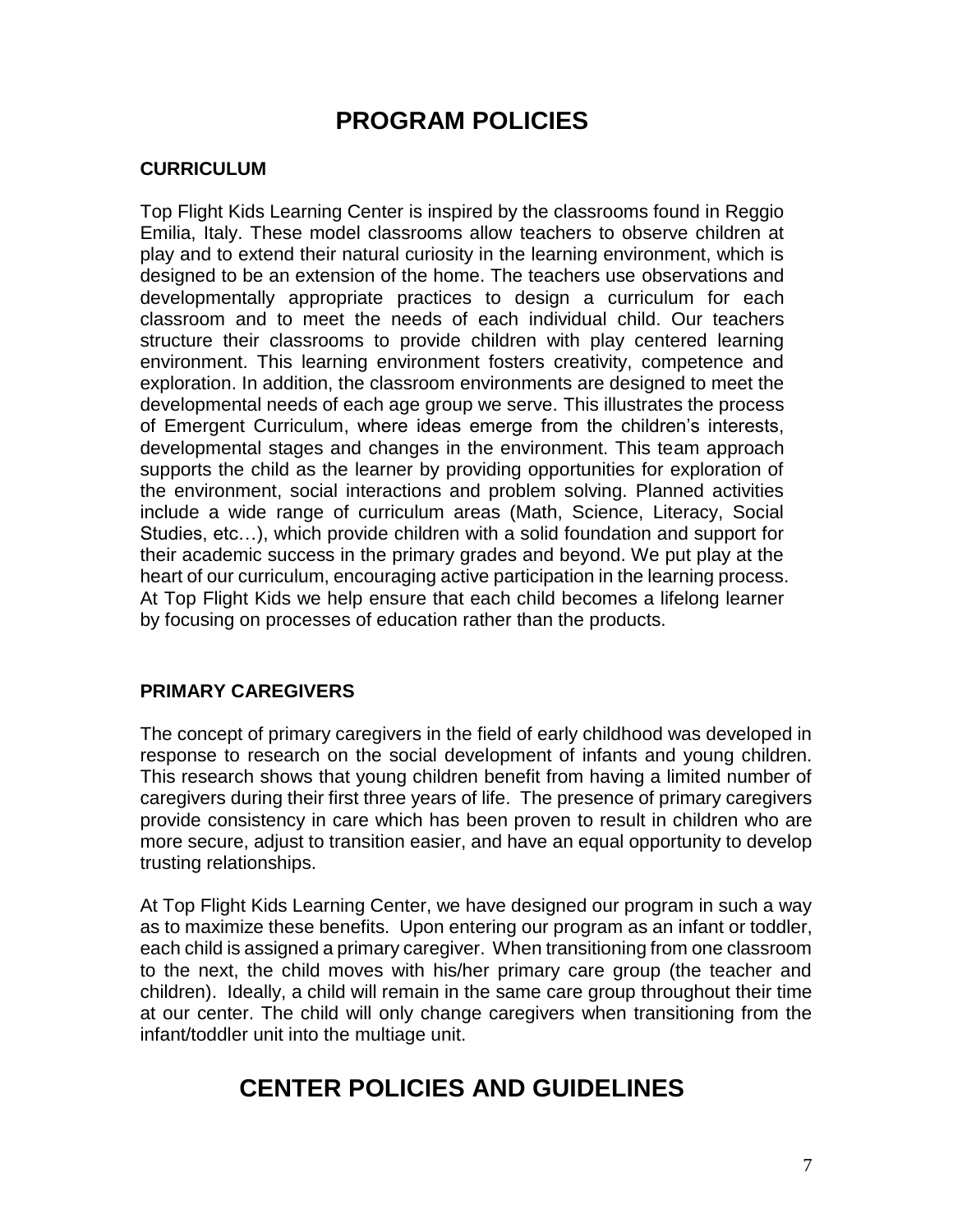#### **CLOTHING**

Children should wear comfortable, washable clothes that are appropriate for active play. This allows children to have more freedom, develop physical skills, and reduces the possibility of injury.

Kansas state licensing requires that each child have an emergency change of clothing at the center, marked with his/her name. It is important to wash and return these emergency clothes promptly when they are sent home. As the seasons change, remember to send season appropriate extra clothing.

During the summer months, each class participates in a splash day. Children need to have a swimsuit, water shoes, towel and swim diaper if appropriate.

#### **BRINGING AND PICKING UP YOUR CHILD**

Your child must be escorted into the center and be presented to a staff member before you leave. As required by the Kansas Department of Health and Education, you must sign your child in and out of the center.

At the end of the day, please let a staff member know that you are taking your child out of the center. If you are having someone else pick up your child, please notify the front desk and your child's teacher. If you want your child released to someone other than those listed on your child's registration form, please submit that request in writing. The adults will be asked for their identification before releasing your child. In an unexpected emergency you can call the center and give the staff permission to release your child to a different adult. Children must be picked up by closing time at the center.

#### *PLEASE NOTIFY THE CENTER IF YOUR CHILD WILL BE ABSENT.*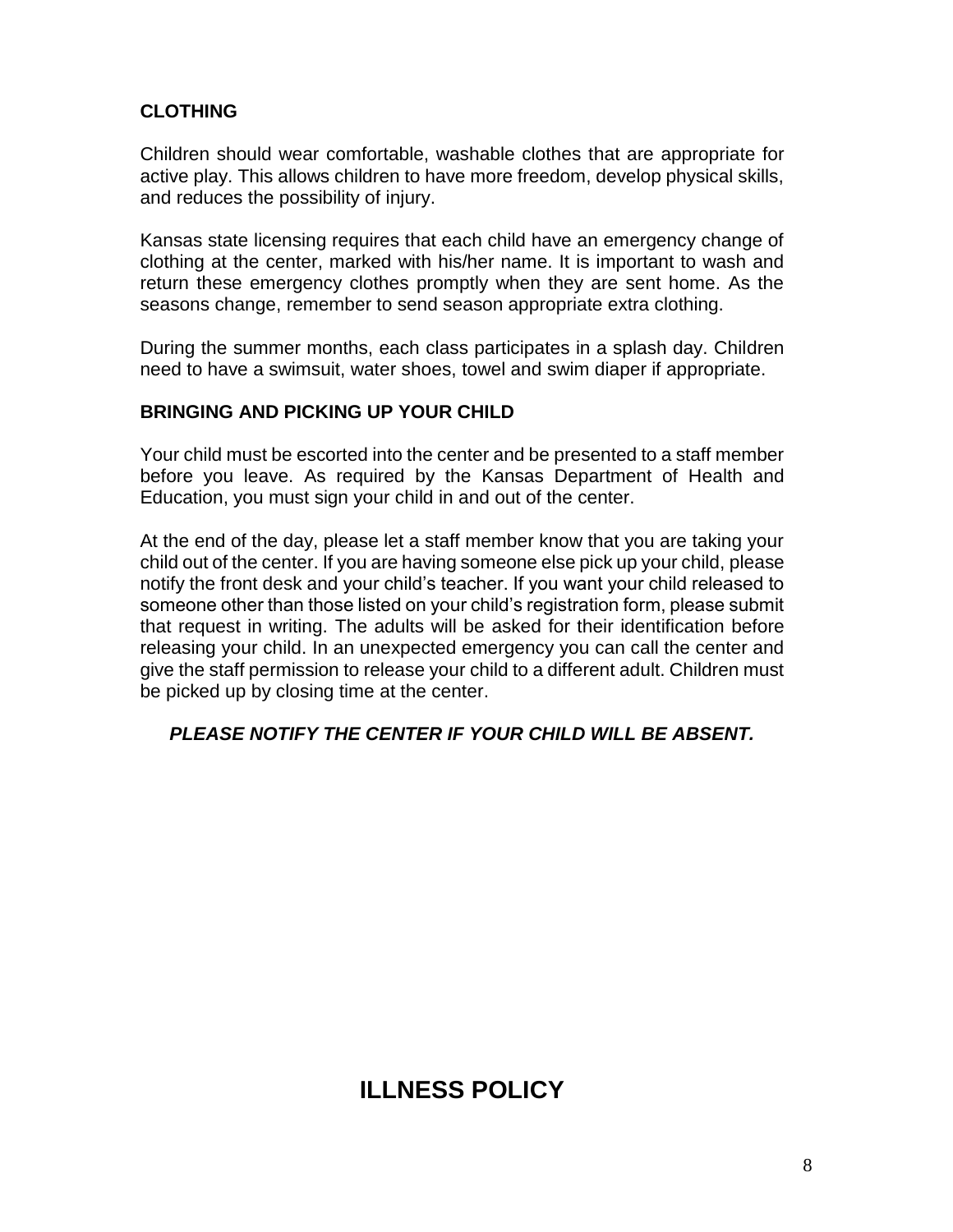Great care is taken to make sure our center is a safe and healthy environment for all the children and the staff. When you bring your child to the center, your child should be well enough to participate fully in all activities of the center. *Our center is not equipped nor licensed to care for SICK children.* If your child becomes ill during the day, we will make the child as comfortable as possible and using all the phone numbers provided to us, we will notify you to pick up your child. It is very important that families make arrangements to pick up their child as soon as possible, within an hour, to limit the spread of the illness.

If your child is sent home from the center, s/he should remain at home for at least 24 hours, or submit a written statement from the health care provider, approving the earlier return to the center. Notify the center office within 24 hours if your child has developed a known communicable disease.

#### **ILLNESS GUIDELINES**

Below are the guidelines that Top Flight Kids uses to determine if a child is to be sent home and how we will support the child upon returning to the center. Our goal is to establish a healthy environment for children and staff. These guidelines have been established for the health and safety of your child as well as the staff and other children in the center.

- 1. **If a child has a temperature of 100.5 degrees or greater, the parent will be called to pick up their child.** The center will use a digital thermometer to determine child's temperature. Temperature will be taken at least 2 times prior to calling parents for pick up.
- 2. **When a child is sent home with a fever of 100.5** degrees or greater, s/he may not return to the center for 24 hours after the fever has broken and without the use of fever reducing medications.
- 3. **Parents are required to inform the center if their child is infected with or has been exposed to a reportable communicable disease.** For example, whooping cough, rubella, hepatitis A, Mumps, TB. The center cannot admit a child who is infected with a communicable disease during the period of communicability as indicated by the Kansas Department of Health and Education. Re-admission to the center required a written note by a licensed health practitioner such as the child's pediatrician.
- 4. **When a child is diagnosed with a contagious illness, such as strep throat, pink eye, or skin disorder\* s/he is excluded from the center for 24 hours after antibiotics have begun.**
- 5. Other symptoms of illness which require exclusion from the center include: Uncontrolled diarrhea (defined as more than 3 times), vomiting with or without additional symptoms, undiagnosed rashes\* and cold symptoms that do not subside.
- 6. A child may be sent home if they exhibit any of the following general signs of illness or disease:
	- Severe or persistent cough\*\*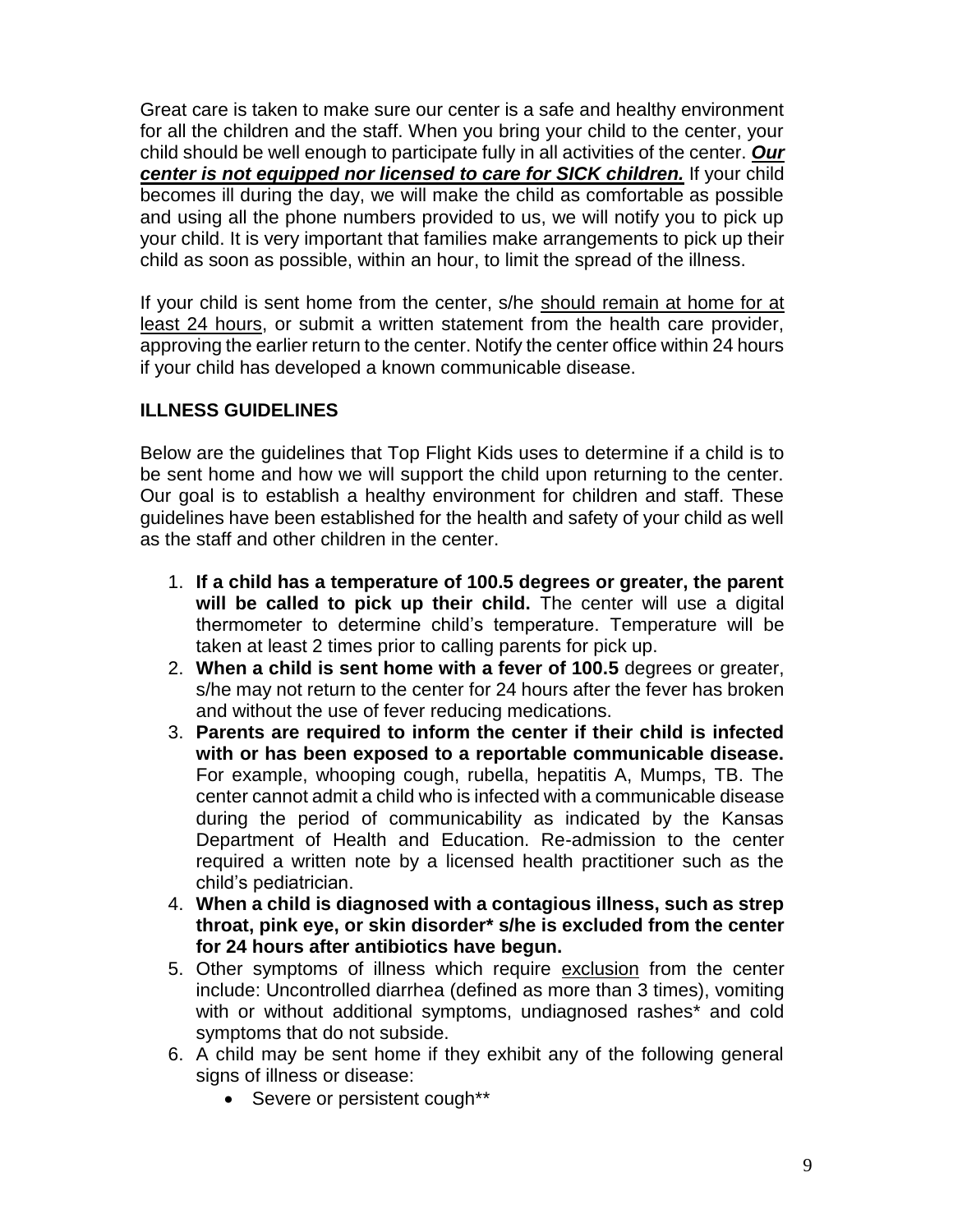- Difficulty breathing; wheezing
- Sore throat or difficulty swallowing\*\*
- Thick nasal discharge, yellow or green, with other symptoms such as fatigue or fever\*\*
- Whooping cough; Scabies\*; Impetigo\*; Chicken pox\*; Measles\*; Shingles\*; Ring worm\*; MRSA\*

\*Staff will inspect child prior to drop off to determine eligibility to return to school. \*\*During flu season, a child will be sent home after the first occurrence of symptoms.

#### **MEDICATION**

Staff are permitted to give medication (prescription and over the counter) as long as the parents have signed the medication in and it comes in the original package. The staff can administer breathing treatments as indicated by the child's medication chart.

#### **NO NIT LICE POLICY**

If a child has head lice, the parent will be called to pick up their child within the hour. Head lice are very contagious and require immediate treatment with appropriate medication. **CHILDREN CANNOT RETURN TO THE CENTER UNTIL THEY ARE FREE OF LIVE LICE AND NITS**. When a child returns to the center, a staff member will check the child's head to confirm the child is free of live lice and nits before the child is allowed to return to the program. The classroom and materials will be treated to prevent further contamination.

### **INCIDENT REPORTING POLICY**

#### **INJURY**

Some bumps and bruises are part of childhood, but as with illness, we take great care to keep our center safe. **ALL STAFF ARE CPR and FIRST AID CERTIFIED.** If your child sustains an injury at the center, the staff will perform the necessary first aid procedures, notify the family and fill out the necessary incident report. If the injury is more serious and requires immediate medical attention, staff will call an ambulance. The child will be accompanied to the hospital by a staff member. The staff member will stay with the child until a family member can arrive.

#### **BITING**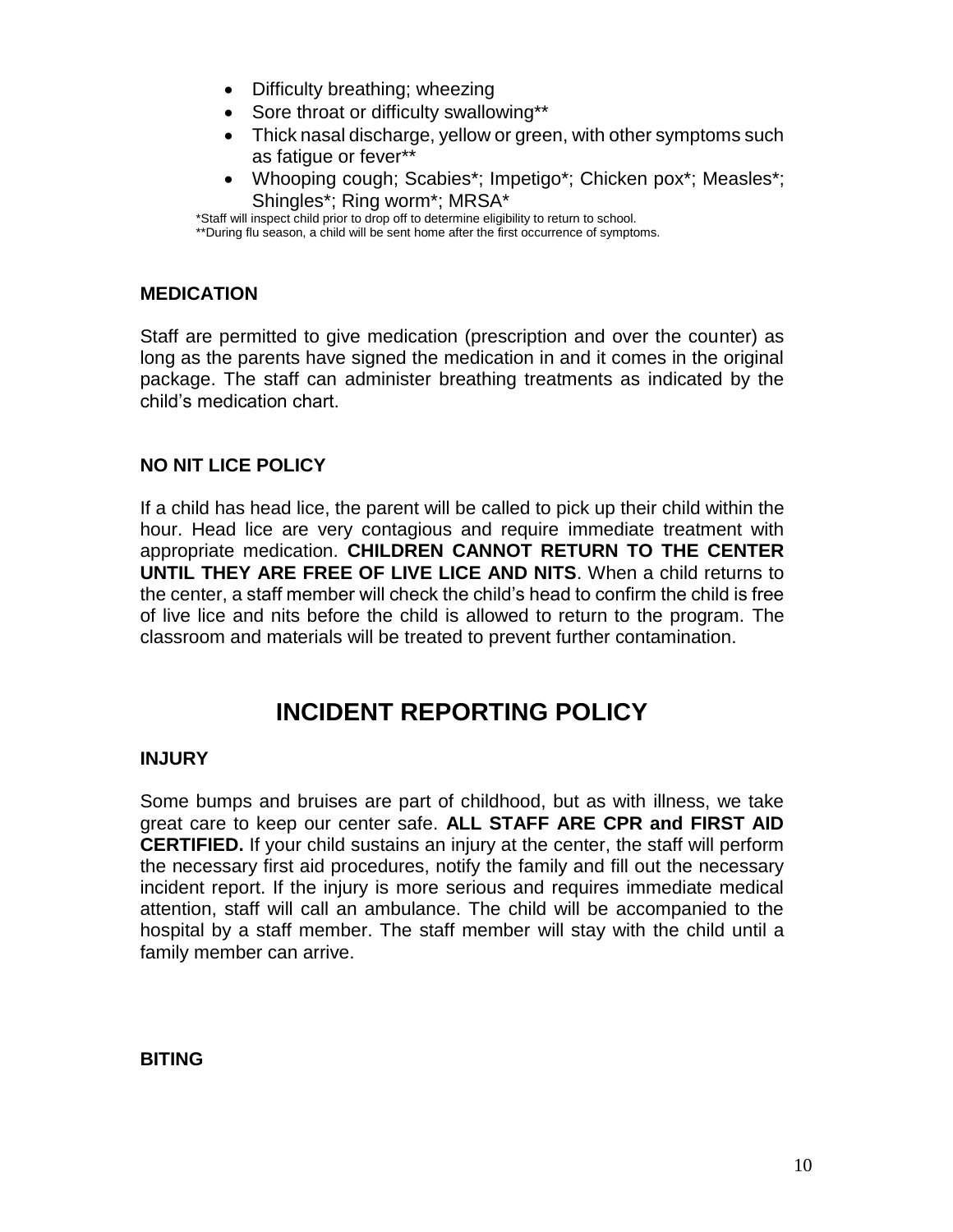It is developmentally appropriate, although not desirable, for a child to occasionally bite another child. Top Flight Kids staff will work with each child on an individual basis to eliminate biting. Staff will evaluate what support a child may need to encourage a positive outcome from everyone. Staff will notify the child's parents about the bite and submit an incident report to the office. The name of the child who did the biting will be kept confidential and will not be shared with other parents.

## **CHILD GUIDANCE**

Top Flight Kids Learning Center believes that the goal of discipline is to teach children self-control. Our intention is to provide a secure, comfortable environment where children are guided by clear and consistent limits. An essential component of our approach involves teaching children appropriate expression of their feelings.

As in all aspects of our program, we approach child guidance from a child development perspective. For the youngest children, Infants and Toddlers, techniques such as distraction and redirection are used. As children progress and get older, we add to these approaches. For older children, we add more language to label children's feelings and help them learn to express their feelings in words. Discussion and implementation of the logical consequences of inappropriate behavior are incorporated as children's cognitive abilities reach this level of understanding.

In all cases, child guidance is handled on an individual basis. Group punishment is not used, and guidance techniques involve respect, trust, honesty and caring for others. Reinforcement of positive behavior and prevention of negative behavior is the basic approach in our program.

When needed comprehensive plans are developed with families to address more challenging behavior issues, this type of united approach supports children to be their most successful. The following guidelines are followed if a child is difficult to manage and is repeatedly disruptive to the classroom.

- When a child is regularly disruptive to a point where the staff cannot manage the child's behavior, the staff will notify either the unit coordinators or director about the child.
- The staff will notify the child's parents about his/her behavior and maintain an anecdotal record of the child's behavior.
- The staff with parent input will develop an action plan to reduce or eliminate the disruptive behavior.
- If the plan of action does not work, a conference will be requested with the parents, staff, unit coordinators or director.
- A second plan of action will be developed that also involves parental action at home. The B.E.S.T. Choice Inc. may require the parent to consult with a pediatrician, psychologist or therapist, in order to maximize the child's chances for success.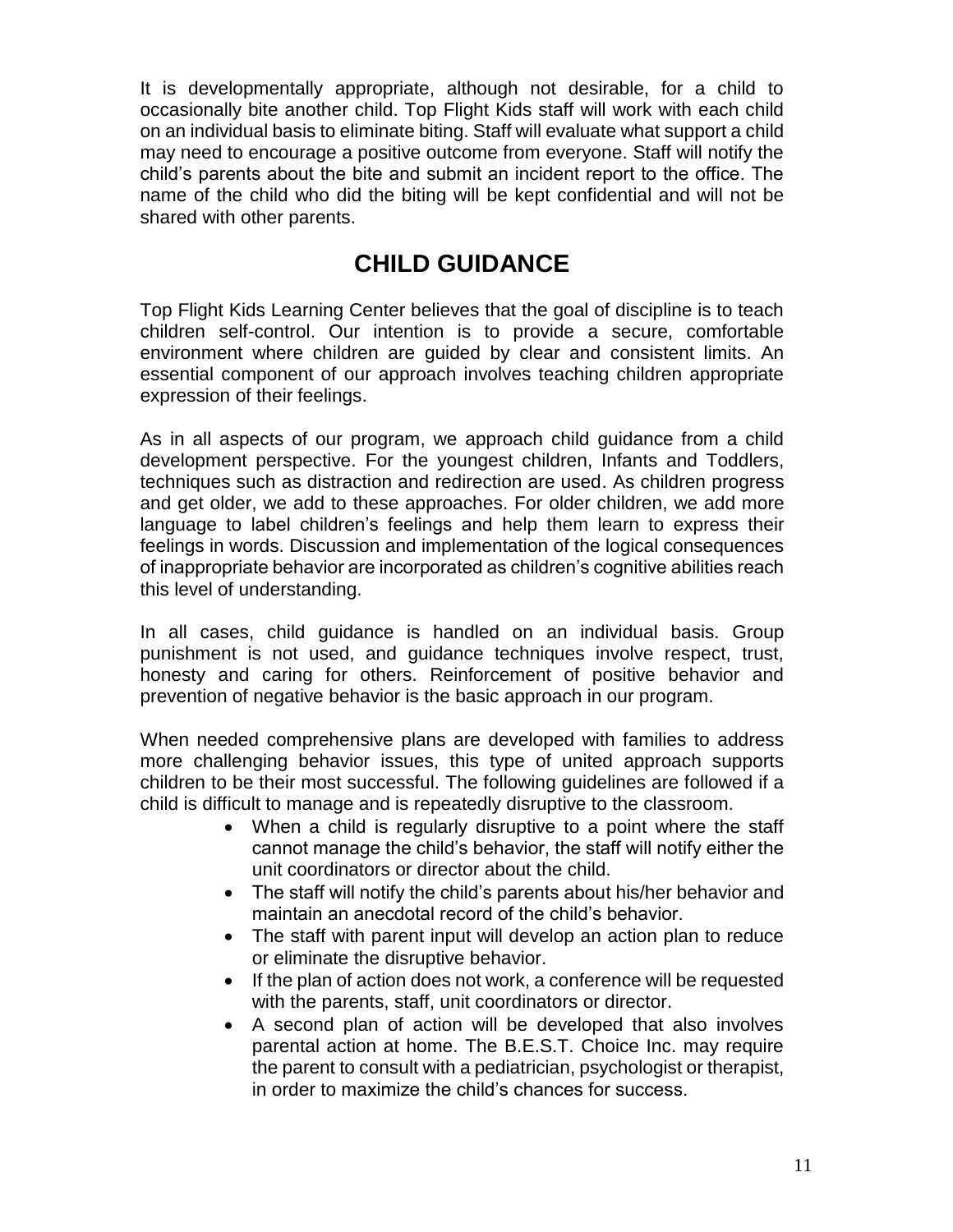Since our intent is to provide children with appropriate behavior models and alternatives to violence, we do not use punishment in our center. Corporal punishment, verbal abuse such as threats or sarcasm, requiring a child to be silent or still for long periods of time (i.e. for more minutes than the child's age), isolation, causing a child any kind of discomfort, or using food as a reward or punishment, are not practiced at our center.

## **FOOD POLICIES AND MEALTIME PROCEDURES**

Top Flight Kids provides nutritionally balanced meals. The meals are prepared by food service staff. The menu is posted on the website and copies can be found at the front desk. Besides breakfast and lunch, we also offer an afternoon snack. All meals and snacks follow the USDA guidelines for nutrition. Water is served to all children on a regular basis

Staff members ensure that snacks and meals are pleasant and relaxed. Food is served family style (i.e. food is placed in center of table in large bowls with serving spoons). In the older classrooms, children are shown how to serve themselves and then pass the food to their classmates. Staff helps each child develop the skills necessary to serve themselves.

Staff members do not withhold food or drink in order to punish children, nor do they force them to try foods. The staff encourages children to try a bite of certain foods, but the final choice is up to the child. All food is served at the same time. Dessert, when applicable, is part of the balanced meal and is not held until after the other food has been eaten. Children may eat their food in any order. Staff and children follow appropriate hand washing procedures both before and after meals.

#### **FOOD ALLERGIES AND ACCOMMODATIONS**

Please provide a doctor's note for any food allergies in order for Top Flight to accommodate special dietary needs.

#### **FEEDING INFANTS**

Feeding time is very important between an infant and adult. Infants develop trust, security, and intimacy during feeding time. It is also critical to the health and wellbeing of infants. Top Flight Kids staff gives individual attention to each infant while they are feeding. Infants are held comfortably while drinking from a bottle. Bottles are not propped and infants are not put to bed with a bottle.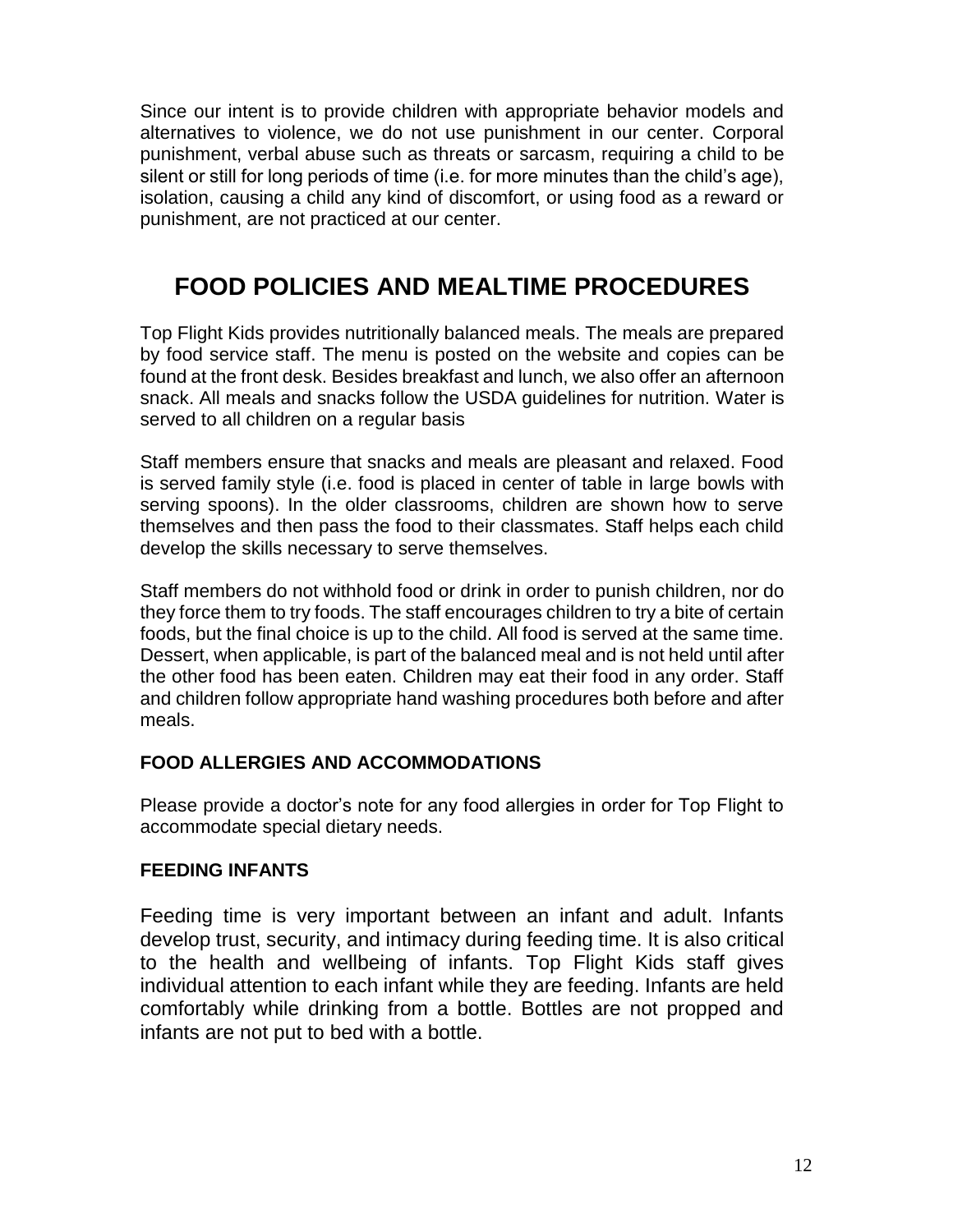When an infant is able to sit up independently, the staff sits close and assists with feeding. This is also an excellent time for social interaction between staff and infants.

#### **BREAST FEEDING**

In order to support breast feeding parents, a comfortable space is provided for breastfeeding.

#### **BIRTHDAY TREAT POLICY**

We encourage parents to celebrate their child's birthday with their friends at Top Flight. Check with the staff about bringing a special snack. Healthy snacks are preferred. The state of Kansas requires that all food served in a child care center come from a state inspected kitchen, therefore all parent-provided food items must be store bought.

## **DAILY ROUTINES**

#### **LESSON PLANS**

Each classroom has a daily routine that is followed. The daily routine includes a balance of indoor and outdoor, quiet and active, large and small groups while striving for a minimum of transitions. You can find the daily lesson plans posted outside each classroom. Planned activities are thoughtfully developed keeping in mind the individual needs of each child in the group. While activities may attract multiple children, teachers take care to individualize support to ensure the activities provide the right amount of challenge for each child to grow and learn.

#### **REST TIME**

Rest time is a part of the daily routine for all children that have been in our program for more than four hours. Rest time is required by the state of Kansas which states that childcare centers need to provide "the opportunity to rest". This is not a time that children must sleep, but this opportunity often meets the needs of young children who do benefit from a nap. Children who do not sleep are encouraged to rest on cots for at least 30 minutes, but are not required to remain on cots for longer than one hour. Center policy does not allow staff to keep a child awake at a parent's request so that the child will go to bed early at home. Children who fall asleep during nap shall be allowed to rest until they wake up or are awakened at the end of nap period. Infants are allowed to sleep according to individual needs following safe sleep practices. Individual cots are available for children to sleep on and families provide sheets, blankets, pillows, and a "cot buddy" if needed. For the older children or children who are not in need of sleep, guidelines are followed to ensure that appropriate quiet choices are available.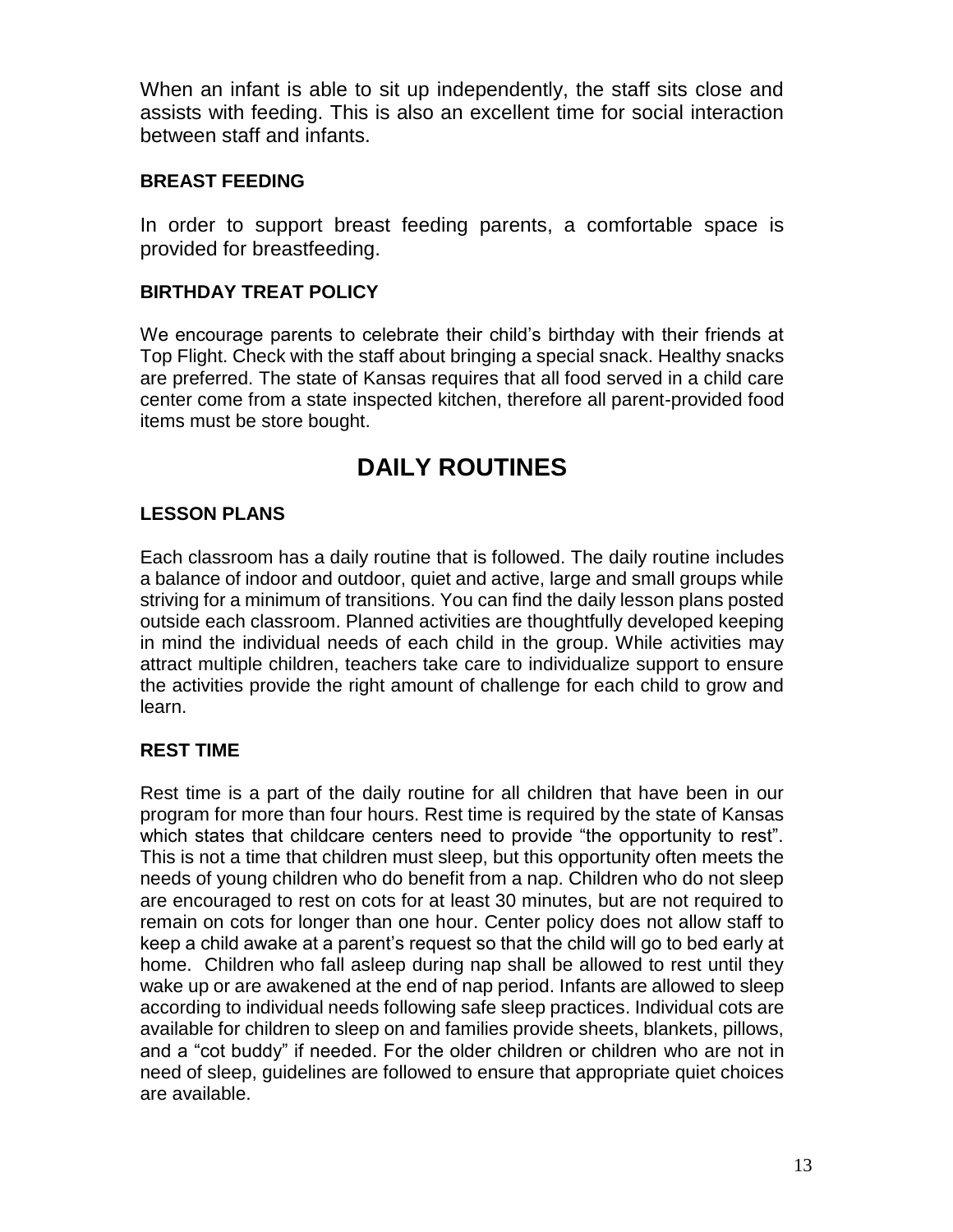#### **SAFE SLEEP POLICY**

All Top Flight Kids' staff follows the Safe Sleep Guidelines recommended by the American Academy of Pediatrics. Annual review of the guidelines by the staff and administration ensures compliance with current best practices. Parents receive a copy of the Safe Sleep Policy and Procedures in their enrollment packet. It is reviewed with the parents during the orientation visit.

#### **OUTDOOR PLAY**

When adults are asked to remember as much sensory detail as possible from their favorite place to play as a child, nine out of ten describe a place outdoors. Memories include making mud pies, sledding down a large hill, playing in a backyard with a hose or building a snowman. Through these types of studies, professionals have become aware of the importance of outdoor play.

At Top Flight we strive to balance your child's day, giving them as many different learning experiences as we can offer. We consider outdoor play an important extension of the classroom and not just an opportunity to let the children run wild. It is a time when staff can play with the children and explore the natural environment. During outdoor play, staff spread out across the play area to ensure adequate supervision of the children.

It is the policy at Top Flight for children to play outdoors for approximately one hour in the morning and one hour in the afternoon. In inclement weather, such as excessive heat (Heat index of 100 degrees) or wind chill (temperature below 20 degrees), alternate play will be provided.

**When public health authorities recommend** use of insect repellents due to a high risk of insect-borne disease, only repellents containing DEET will be used, and these are applied only on children older than two months. Staff apply insect repellent no more than once a day and only with written parental permission.

#### **SENSORY PLAY**

We also provide sensory experiences outdoors on a daily basis for all our children. During the warmer months (March through October) we provide **water play** on the playgrounds. Splash Days are designated to each classroom once per week through the summer. We ask that children bring appropriate water clothing or swimsuits and water shoes for this type of play. If a child has an injury involving broken skin (scrapes or sores), please cover the area with a waterproof dressing in order to participate in the class water play. An alternative, individual water play time will be provided.

**Sand play** is also available daily on the playgrounds. We require each participating child to wash his or her hands before and after sensory play to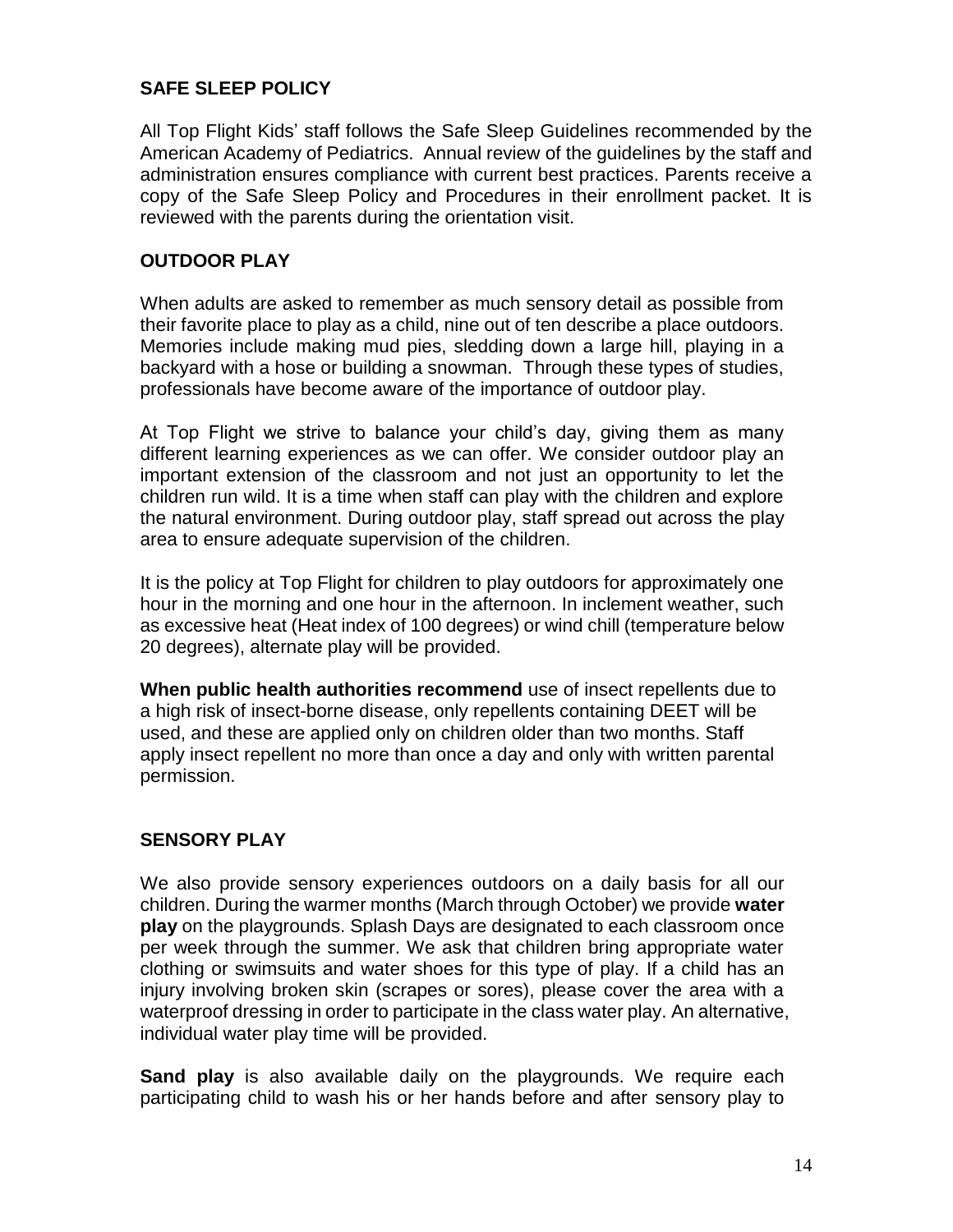limit contamination of the water and sand with germs and bodily fluid (saliva, mucous, etc) and to prevent the sand and water table water from traveling around the room to other play areas.

**Water Play:** The water tables are emptied daily and sanitized with bleach and water solution between each filling. After the sand table is emptied, it is also cleaned with a soap and water solution and then a bleach and water solution to sanitize between each filling.

#### **TOYS/MATERIALS FROM HOME**

We recognize the important role that toys from home can play in the lives of the children in our center. Staff and families working in partnership can support the developmental growth of the children and provide a safe and enriching learning environment that includes these elements of home. The following policies regarding toys brought from home will help us achieve our objective.

Infants, toddlers and preschool children often use specific toys from home as "comfort toys". Comfort toys can help a child in their emotional development by providing a support as they adjust to the separation from their families, and learn to cope with all the stress that being away from home for long hours can cause. "Comfort toys" are often stuffed animals or dolls, but can also be items such a as a blanket, a special hat or shirt, or even toys such as footballs, trucks, horses, dinosaurs, etc… These "comfort toys" will not have to be shared and will be readily available to the child throughout the day. Children will be taught to respect each other's comfort toys. Children will also be taught that if they do not need their comfort toy they should place it in their cubby. These guidelines for comfort toys will help support your child have a successful transition into the classroom.

#### **PACIFIER POLICY**

Children are able to work on their self-soothing skills, vocabulary skills and their sense of belonging when they are not using a pacifier. Therefore, pacifiers are allowed during nap times only. If a child uses a pacifier at nap time, the staff will work with the parents to wean the child off the pacifier by 30 months old. The signs that a child is ready to part with their pacifier may include chewing on it, playing with the pacifier, talking around the pacifier and the ability to fall asleep without it on occasion.

#### **DANGEROUS ITEMS POLICY**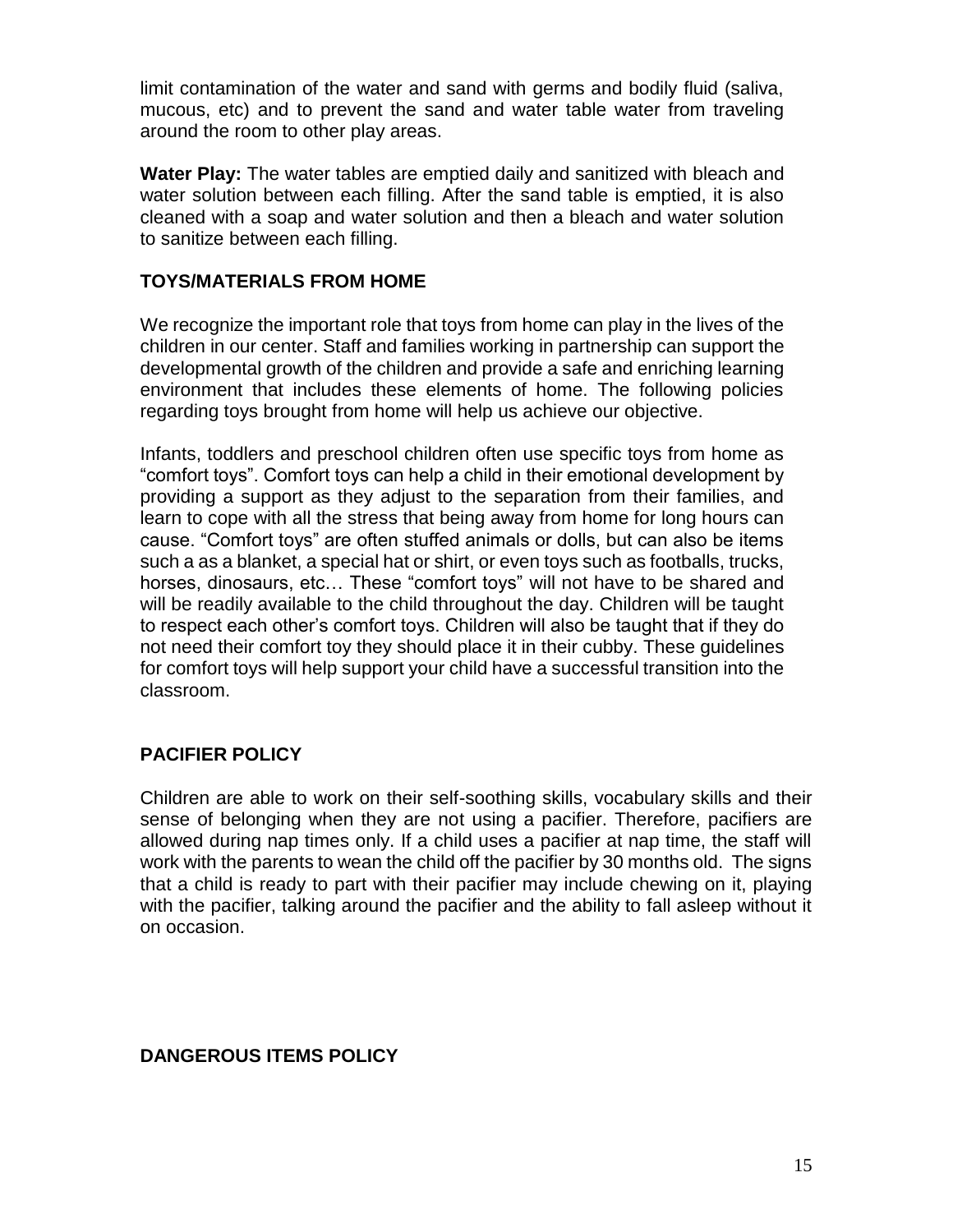All efforts are made to make our center a safe place. Families play a major role in this goal. In order to protect the children from any potential danger, we ask that all families monitor the items your child brings to our center.

If a dangerous item is found at the center,

- 1. Teachers will remove the dangerous item from the child and report the incident to the director.
- 2. The director will notify The B.E.S.T. Choice manager.
- 3. The parents of the involved child will be called and arrangements made for an immediate conference.
- 4. The parents, teachers, and director will discuss the incident and the circumstances at length on the same day.
- 5. A letter to the parents in the affected classroom will state the facts of the incident involving a dangerous item and the actions being taken by the family, teachers and the director to prevent such an incident from reoccurring. This letter will also state to whom questions and concerns should be directed.
- 6. If concerns remain, the director may agree to call a meeting to provide a forum for concerned parents.
- 7. Should another similar incident occur within the same family, the teachers, the director and The B.E.S.T. Choice manager shall meet to determine how to resolve the situation.

This facility does not allow weapons of any kind on the property.

#### **PROGRAM ENRICHMENT**

Each classroom will plan for developmentally appropriate experiences to enhance the classroom curriculum. They are carefully and thoughtfully selected and planned with the idea of providing the child with a new, meaningful and exciting experience.

Nature walks are considered an integral part of the educational program. As with all activities, safety of the children is a top priority. All nature walks are planned out well in advance and in detail to provide a safe and enjoyable learning opportunity. The children are properly supervised during all aspects of the nature walk.

As the opportunity arises, additional languages may be taught to the children. These experiences enrich the language development of all the children in the center.

In addition, a variety of physical fitness classes have been offered. In the past we have offered a physical fitness class, dance class and soccer class.

Top Flight Kids does not transport children.

#### **PARENT PARTICIPATION**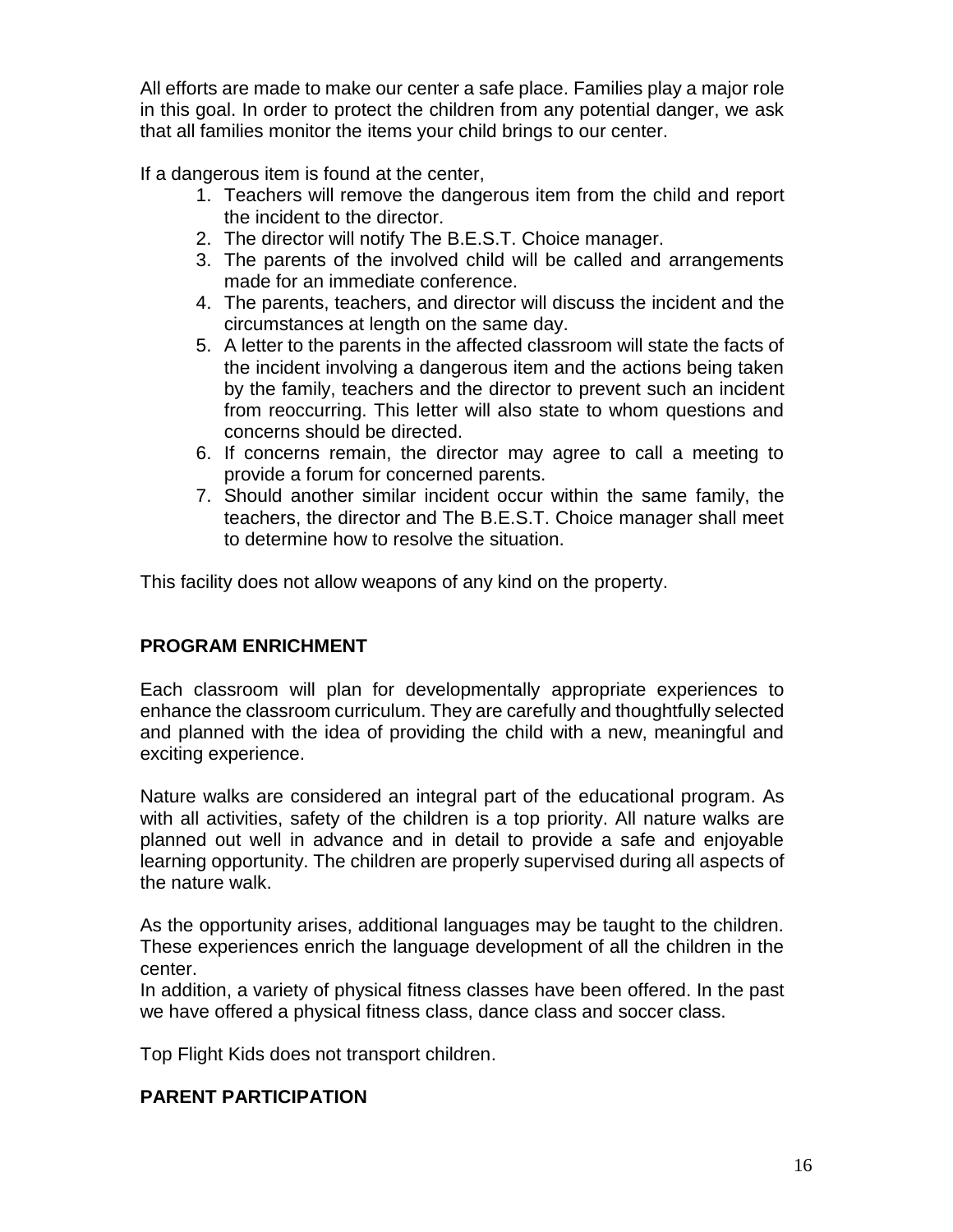The staff welcomes and encourages parent participation. Examples of participation include volunteering (regularly or occasionally) in your child's class, helping out with field trips or special events, or lending a hand with a class or center project. We have numerous special events at Top Flight. Check the monthly newsletter or the website for upcoming scheduled events.

Parents occasionally may plan to eat lunch at the center with their child. Please notify the front desk if you are planning on joining us for lunch.

## **COMMUNICATION POLICIES**

Our center's goal is for open, constructive communication. As a parent, other parents or staff members may come to you with concerns. It is important to remember that concerns, suggestions and complaints are a healthy vehicle for improving our center. If you have concerns, suggestions and complaints, we have an OPEN DOOR POLICY so please speak to someone who can do something about it. We discourage gossip and other damaging comments. In order to protect each staff member's and family's confidentiality, we encourage the concerned individual to approach the director or appropriate staff member personally. If a person is not willing to communicate, it is important to ask permission to bring the concerns to the director's attention as soon as possible. If you need support to ensure effective communication or resolve concerns, request assistance from the director or assistant director, or when additional resources are needed, The B.E.S.T. Choice manager.

#### **OPEN DOOR POLICY**

The director and assistant director are available to speak to you about concerns, suggestions or feedback.

#### **COMMUNICATION ABOUT YOUR CHILD**

Each child in the Infant and Toddler classrooms have a daily communication report completed by the classroom teacher that provides personal information about their child's day. Parents in the toddler and multiage classrooms receive a daily email from the classroom teacher regarding lessons and activities for the day. Parents in the Infant classroom receive a weekly email.

#### **CONFIDENTIALITY**

FAMILIES: Top Flight Kids respects a family's right to privacy and confidentiality regarding all health, behavioral and developmental records and information concerning their child. These rights to privacy and confidentiality are protected by various federal and state statutes, local ordinances, accreditation standards, and regulatory rules. For example, if your child is involved in a biting incident with another child, Top Flight cannot reveal the biter's identity to you without written prior consent from the biter's parents,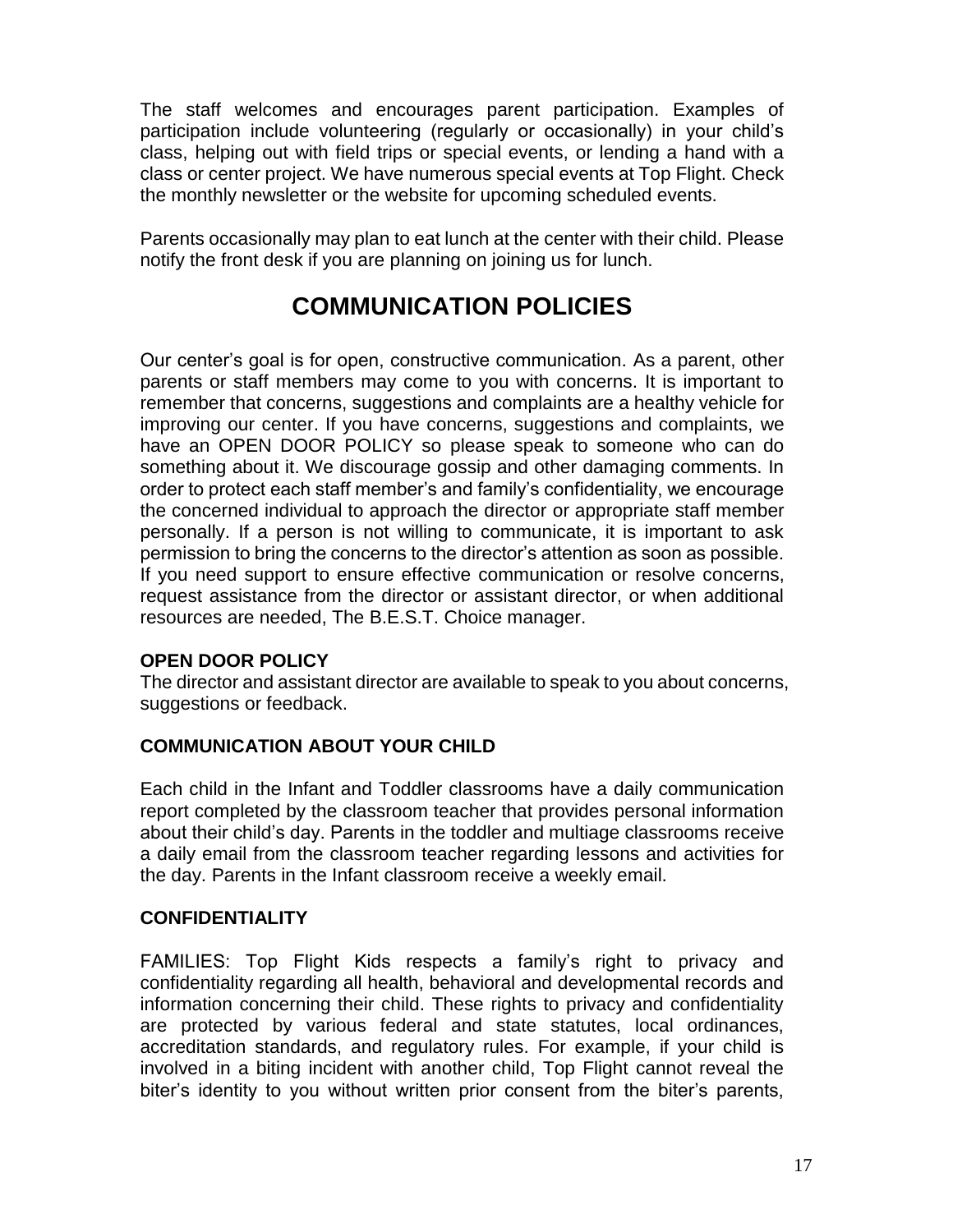except as required by law. We protect the contents of your child's file with limited access to your child's file.

STAFF: Top Flight Kids respects a staff member's right to privacy by keeping all health, private and professional records and information confidential. If you have a question or concern about a staff member, we encourage you to speak directly to that person or to the center director.

#### **CORRESPONDENCE THROUGH CENTER MAILBOXES/CUBBIES**

Center cubbies may be used for group correspondence if it is first approved by the assistant director or director. If you are planning a birthday celebration outside of the center and do not plan to invite the entire class, please mail the invitations directly to the invited child's home. If the entire class is invited, please feel free to use the children's cubbies in the classroom.

#### **ANNUAL FAMILY SURVEY**

Another way to be involved and to have a say is through our Family Surveys. These surveys are conducted on a regular basis. As part of this process you, the parent, will receive a questionnaire asking for your comments and feelings about the center. Your feedback is very important to us. We urge you to complete these forms and return them to us. These reviews help us to maintain a quality program and to contribute to identifying annual center goals.

#### **COMMUNICATION WITH DUAL CUSTODIAL FAMILIES**

Top Flight Kids goal is to support the physical, mental and emotional well-being of children whose families have a shared custody agreement. The center must remain a neutral, safe haven for each child in our program. Top Flight Kids Learning Center will in no way be forced in the middle of disagreements or to choose sides between disagreeing parents. Parents are expected to support their child's well-being by abiding by any set agreements or schedules. Disagreements and complaints should be resolved through effective communication between the parents or through appropriate legal channels.

The following guidelines will be applied:

- 1. The center will accept the custody schedule regarding parental drop off and pick up as a way of informing and preparing the child regarding which parent will be arriving at the center for pick up on specific days.
- 2. Families with shared custody are responsible for discussing and resolving any changes to the schedule privately. Please share the changes with the child care center staff. Correct and clearly communicated information will eliminate confusion and allow your child to feel a sense of security and trust.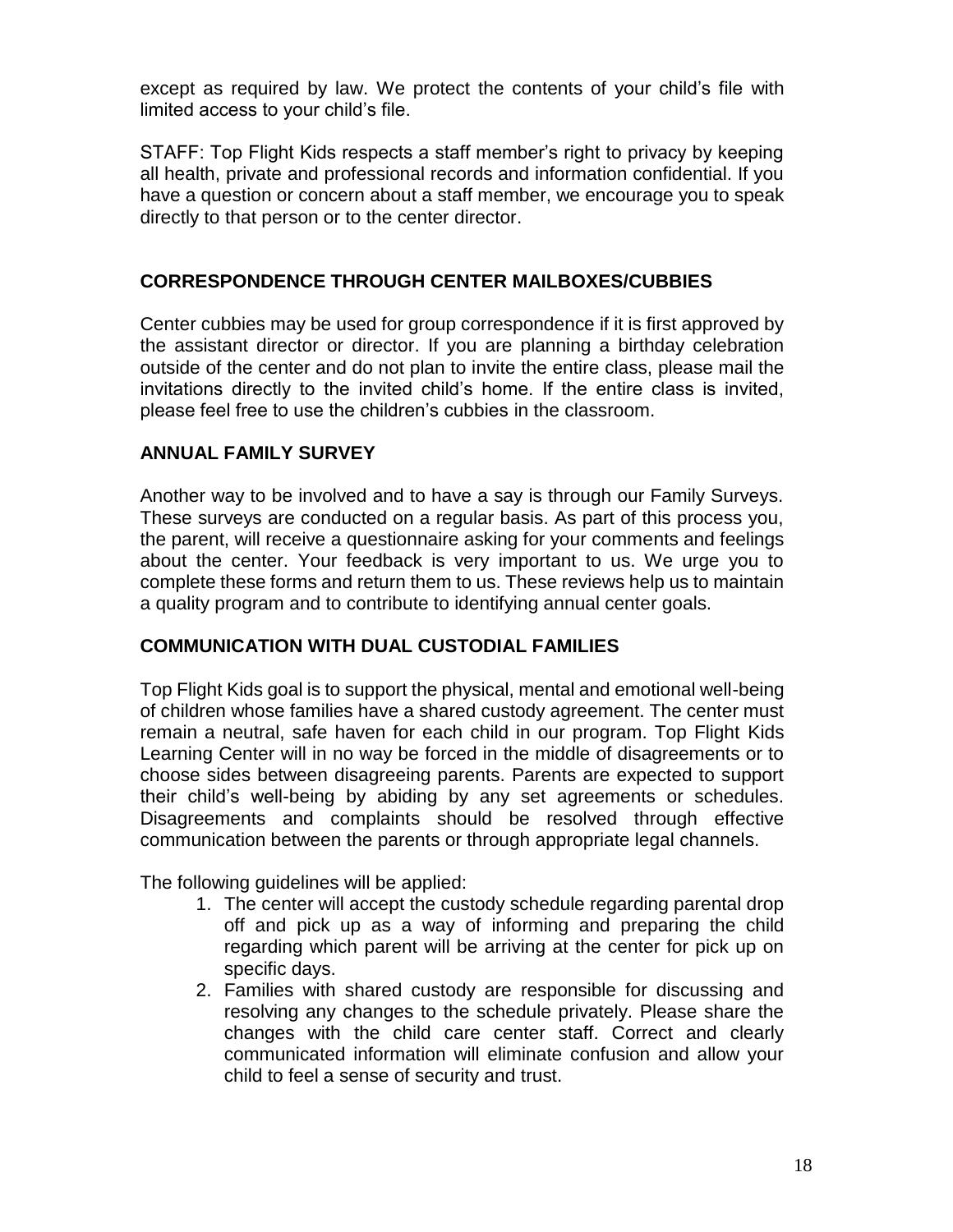- 3. Child care center staff will release the child to either parent of a shared custody agreement at any time unless there is specific court order to do otherwise.
- 4. Staff cannot hold or restrain a child from a joint custody parent.
- 5. It is the responsibility of both parents to follow the agreement and to negotiate any changes to the schedule or custody agreement outside of the center for the well-being or their children.
- 6. In the event that parental rights are denied or restricted for either parent, a copy of the court order is needed at the center. Only the specific pages referencing parental rights and the court authorization are needed. These documents will allow the center to follow through on all legal expectations. All other Top Flight policies apply regarding authorized pick up, code of conduct, etc..

#### **CODE OF CONDUCT**

Top Flight Kids is committed to facilitating teamwork through collaboration and cooperation between its center and the community of families it serves. We recognize the importance of families in our program and strive to maintain an environment that is safe and respectful for all of its members—families, staff, and children alike. Expectations are that center staff, family members and children will speak to and interact with each other in a respectful, appropriate and acceptable manner. Physical or verbal abuse will not be tolerated.

#### **SAFETY PLANS**

Fire and disaster plans as well as evacuation routes are posted in each classroom. In addition, complete fire and tornado emergency procedures are included in each staff member's handbook.

Staff reviews the procedures for fire, tornado, and other disasters with the children and participates in center wide emergency drills each month. Staff members help the children move to the designated areas, keeping them calm and making sure that all children are accounted for. Our tornado storm shelter is in the basement.

#### **NO SMOKING POLICY**

Top Flight Kids Learning Center and surrounding areas are smoke free environments. This policy is enforced for parents and staff.

#### **NO WEAPONS POLICY**

Top Flight Kids does not allow weapons on the premises.

#### **CELEBRATING DIVERSITY**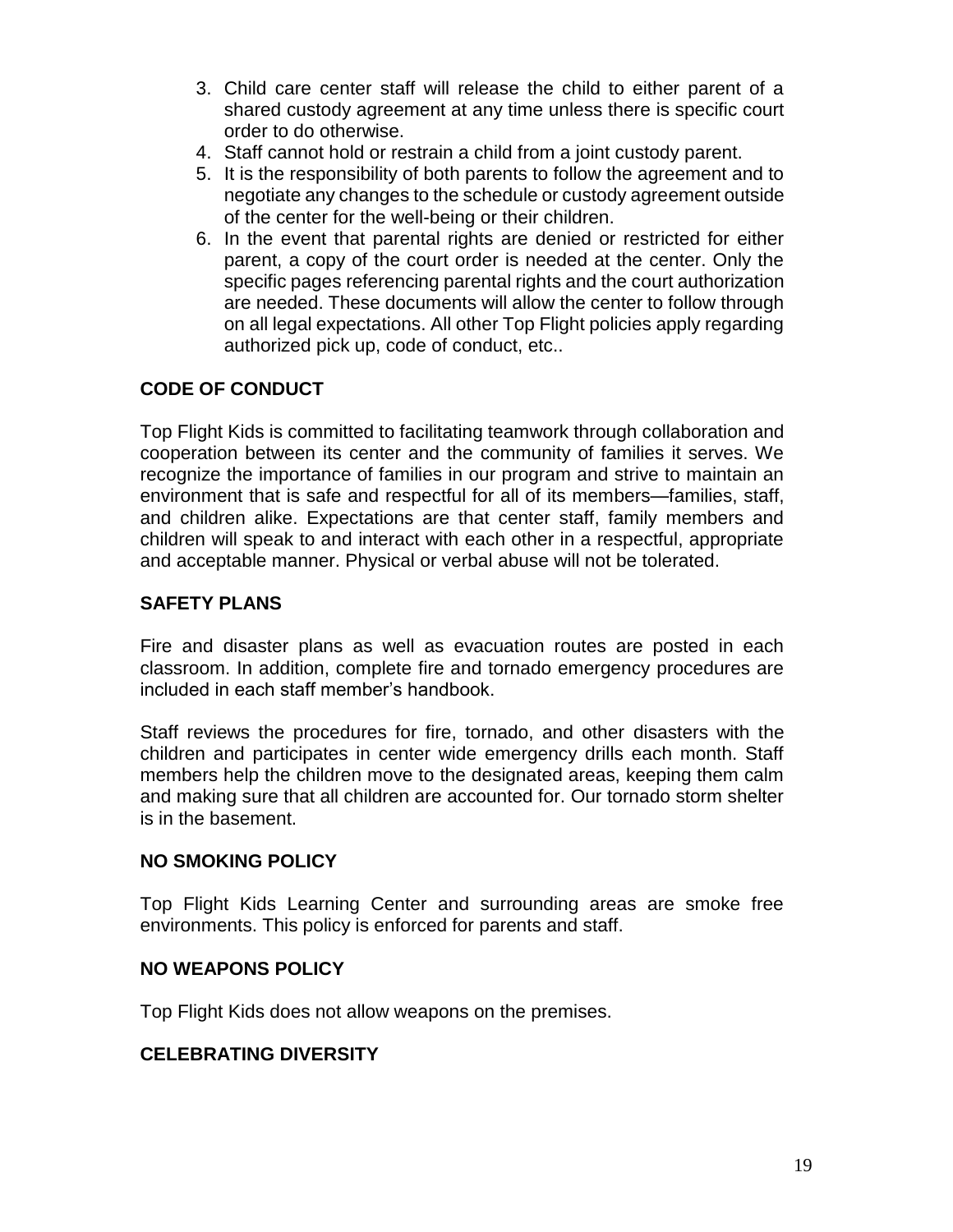Teaching children acceptance and encouraging them to embrace each other's cultures in a positive manner is an important goal for Top Flight. We encourage families and staff to share their cultural practices with the children in age appropriate ways. There is zero tolerance for discrimination of any kind.

#### **HOLIDAYS**

The center is open Monday through Friday throughout the year, except for the following holidays:

- Thanksgiving Day
- Christmas Day
- New Year's Day

#### **INCLEMENT WEATHER**

Generally, Top Flight Kids does not close due to inclement weather. If the staff is unable to arrive at the center by 6:00 a.m., the following media sources will have information regarding the closing:

- Local radio stations
- Local television stations
- Website: [www.topflightkids.org](http://www.topflightkids.org/)

In extreme circumstances, the center may close early due to inclement weather or an emergency at the discretion of the director or The B.E.S.T. Choice manager. If the center closes early, each family will be contacted by the center through phone calls and emails. The director will also request that the Federal Aviation Administration make an announcement over the facility page system.

#### **STATE OF EMERGENCY CENTER CLOSING**

On the rare occasion, Top Flight Kids may choose to not open due to the unsafe circumstances such as security threats, bombings or possible attacks. The following media sources will have information regarding the closing:

- Local radio stations
- Local television stations
- Website: [www.topflightkids.org](http://www.topflightkids.org/)

If Top Flight Kids closes early, parents will be called and advised of the state of emergency and will be requested to pick up their child as soon as possible.

#### **CENTER SECURITY**

Maintaining security in our program is an ongoing interest for both our families and Top Flight staff. The staff follows procedures for releasing children at the end of the day to identified approved adults only. Please notify the front desk if additional adults will be picking up your child. Top Flight maintains the highest supervision procedures at all times.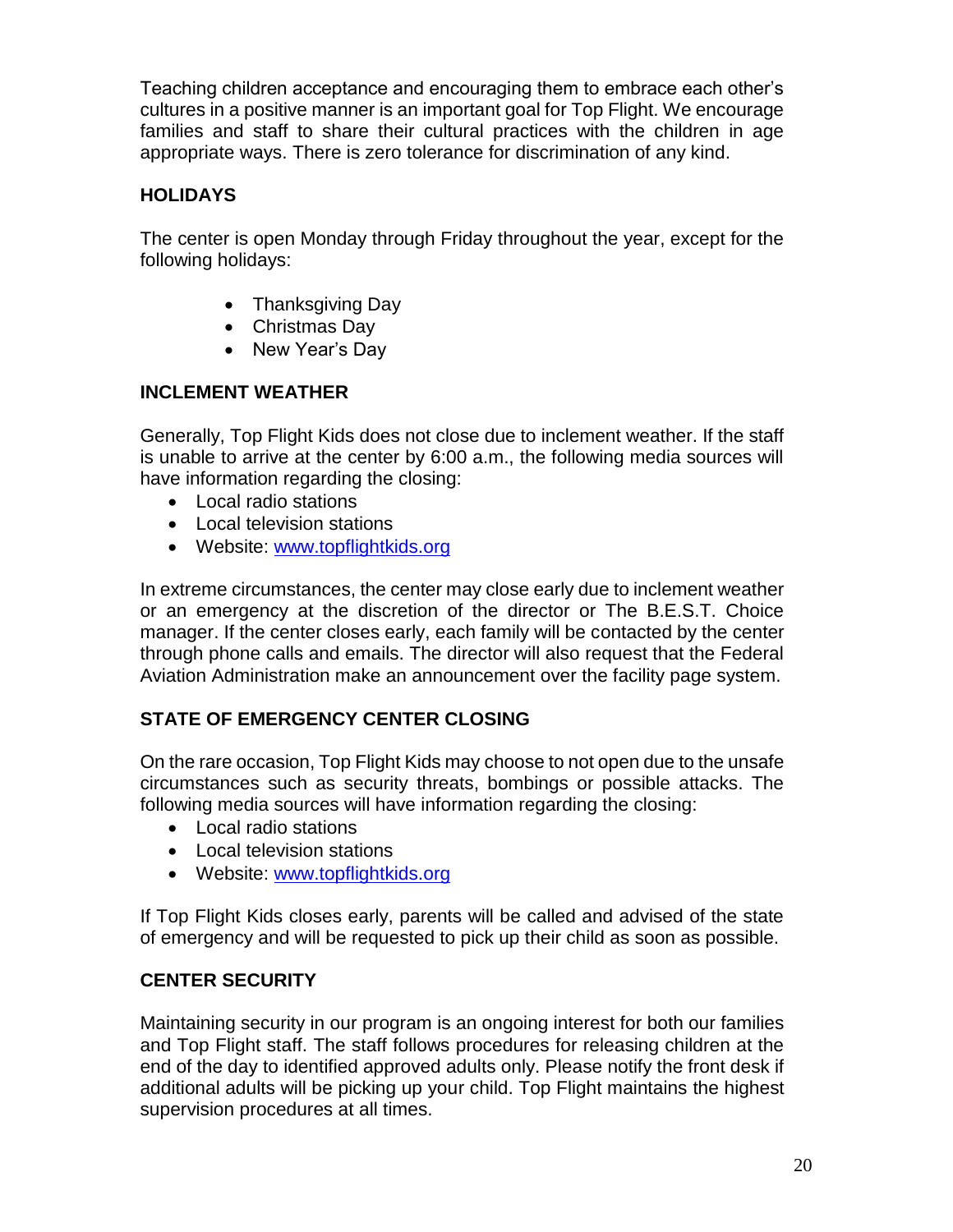Criminal background checks and security clearance is required for all Top Flight Kids staff and on file at the center.

#### **RELEASE OF CHILD TO INTOXICATED OR DRUGGED INDIVIDUAL**

Top Flight Kids staff will not release a child to a parent or other authorized person who arrives at the center intoxicated or under the influence of drugs. In order to protect the children from any potential danger that could arise because of a parent's condition, and to protect the center from potential claims, it is the policy of the center to take all reasonable steps to avoid releasing a child to a person in a drugged or intoxicated state.

Accordingly, if, in the opinion of the staff, assistant director, director or The B.E.S.T. Choice manager present at the center, a parent or authorized person who arrives to transport the child home from the center is in an intoxicated or drugged condition, the staff will:

- 1. Ask the parent if they are OK and if they need assistance.
- 2. Tell the parent that they will arrange for assistance to help them get home safely. Then the staff will notify another parent or guardian of the situation and offer to call another relative, friend, or taxi (at the parent's expense) to drive the person and child home.
- 3. If the parent insists on driving the child home, the center's staff member will notify the local police department. If the police officers agree that the parent is intoxicated or under the influence of drugs, the parent or authorized person may face charges.
- 4. If a particular parent or guardian frequently arrives in an intoxicated or drugged state, the center will not only notify the police department, but will also alert other appropriate governmental authorities involved with the care and treatment of children.

#### **PROPERLY RESTRAINED CHILDREN**

In order to protect the children in our care, Top Flight has an obligation to make sure the children leave our property safely and in the proper car seat restraints. If it is discovered that a child is leaving the premises and s/he is not properly restrained, the director will confront the driver or will notify the Olathe Police Department and report the vehicle to the police as having improperly restrained children in the vehicle.

#### **PROCEDURES FOR SUSPECTED CHILD ABUSE AND NEGLECT**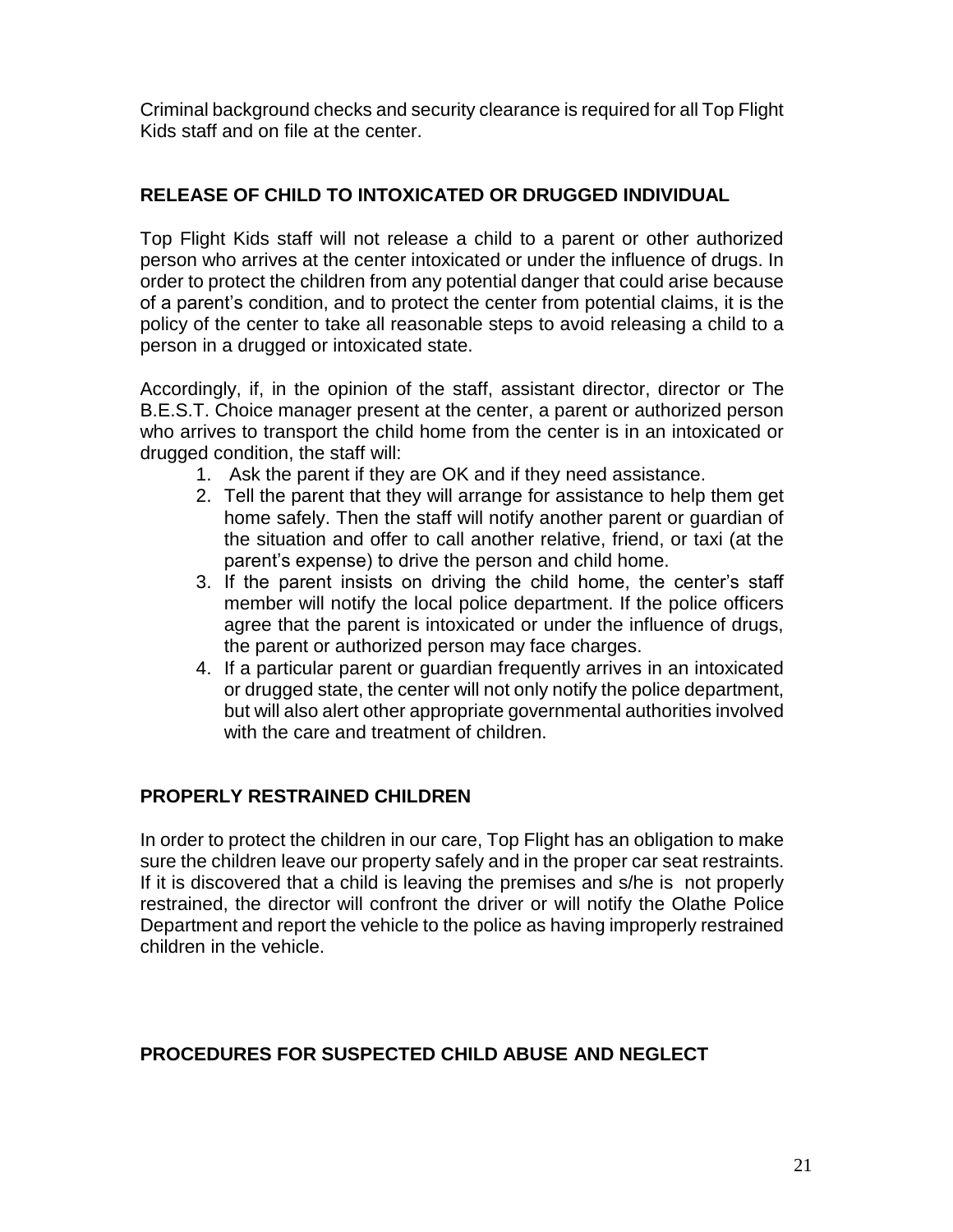The center and the staff are required by law to report evidence or suspicion of child abuse or neglect. Persons found guilty of failure to report suspected abuse or neglect are subject to a fine. If a staff member suspects abuse or neglect of a child at the center, the staff member will report to the director and together a call will be made to the proper authorities. The B.E.S.T. Choice manager will be informed of the report.

## **ENROLLMENT POLICIES**

#### **CENTER VISITS**

In order to ease the transition to our center, we would like your child to visit their classroom for one hour visit *or* two 30 minute visits. This classroom visit introduces the child to the center with the parent present and gives the child the opportunity to explore their new classroom. Top Flight also offers a free half day visit for the child to ease the transition into the center.

#### **REGISTRATION**

A complete enrollment packet must be received by the front desk before a child can start in the center. Registration forms are provided to families. All registration forms are also available at our website [www.topflightkids.org.](http://www.topflightkids.org/) Some registration forms require your child's physician's signature or notarization.

The following enrollment papers need to be completed and on file:

- Enrollment form
- Attendance schedule
- Medical Record for All Children in Child Care Facilities
- Kansas Health Assessment
- Child's immunization records
- Emergency Medical Release (notarized)
- Top Flight Kids, Inc. membership form and dues
- Sunscreen permission slip
- Student Questionnaire
- Top Flight Kids Policy Agreement

The administrators, classroom teachers, child's parents or legal guardians, and licensing authorities have access to the children's enrollment records.

#### **ELIGIBILITY**

Top Flight Kids strives to enroll no less than 50% of the children from the Federal Aviation Administration or other federal agencies. As such, children of FAA employees will be given first priority. Children of Dept. of Transportation employees will be given second priority. Children of other Federal agencies will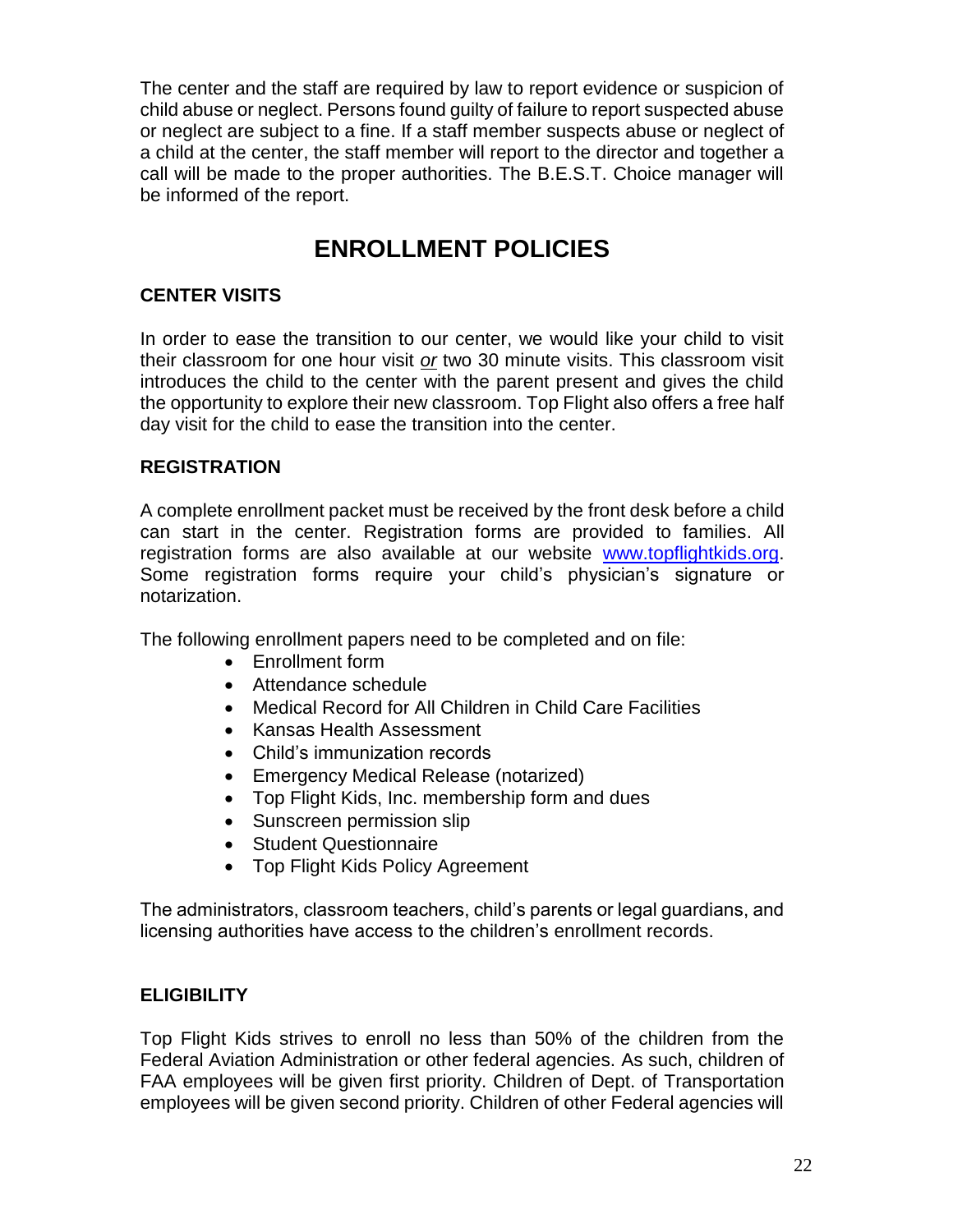be given third priority. And children of non-federal employees are given fourth priority.

No child, on the basis of age, race, color, religious belief, national origin, ancestry, disability, or sex, shall be excluded from participation, or subjected to discrimination under any program as space requirement permits.

Children between the ages of six weeks through six years are eligible for enrollment at Top Flight Kids Learning Center.

#### **CLASSROOM ADVANCEMENT**

Because of the unique way we transition children and teachers from classroom to classroom within our program, classroom advancement will be based upon:

- Child's individual development and readiness to advance
- Child's age
- Appropriate space availability in the next classroom

Therefore, age ranges for each classroom may vary slightly. Advancement is not based solely on the child's age. Parents and teachers will work together to determine the child's readiness for advancement.

If the next classroom is filled to capacity when your child is ready for advancement, they will be placed at the top of the list for advancement into the next class. As the center reaches capacity, the majority of classroom advancements will be made in August. Until advancement occurs, your child will remain in his/her present class with his/her primary care group. During this time, your child will benefit from a lower teacher to child ratio.

Tuition rate changes occur only after transition is complete and parents are notified of such a change in writing. Tuition rates do not change on the child's date of birth. Please see current tuition table, Appendix I, for current tuition rates.

#### **WALKING TEST**

To ensure appropriate classroom assignment, newly enrolled infant/toddler families will be asked to allow their child to participate in a walking test. During the walking test, we will ask that your child be put down on the floor and encouraged to walk across the front entry way unassisted. Verbal encouragement will be allowed but no one should hold the hand of the child. If a child falls more than two times across the entry way or the child will not stand up on their own once they have fallen or the child crawls instead of walking, we reserve the right to enroll your child in the infant room even though they are above the age of one. The administration will assign classrooms based on availability and performance on the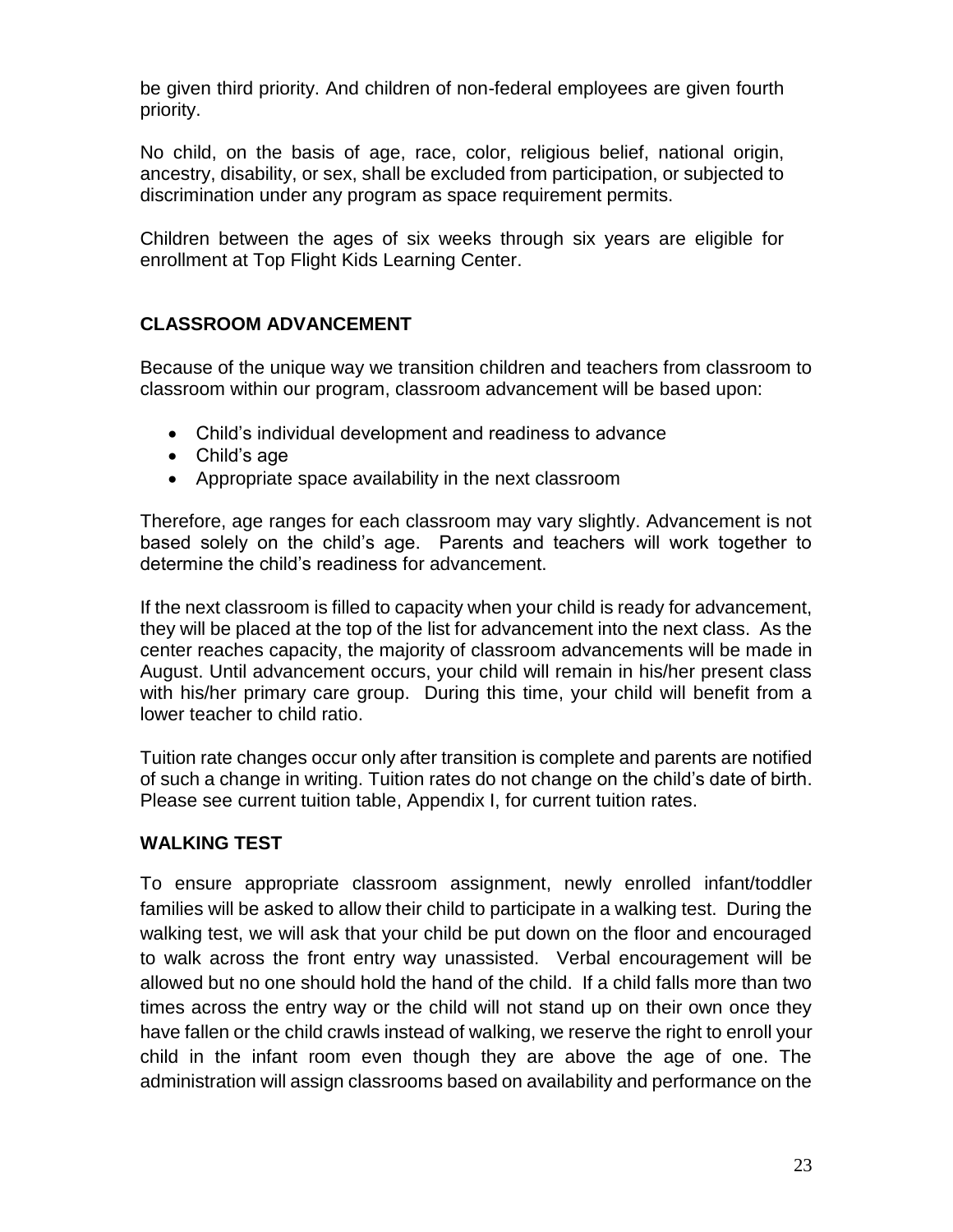walking test. The administration will consider exceptions to this policy on a caseby-case basis.

#### **WAITING LIST**

Names of children waiting to be enrolled will be placed on a list according to the date the enrollment information is received. Openings in the center will be filled on a first come, first serve basis from the waiting list. FAA employees receive first priority. The siblings of children who are attending the center will receive next priority on the waiting list.

If a child, or an unborn child, is on the waiting list and space becomes available but parents are not ready to use the space, they have two options:

1) Pay the tuition to secure the available space until the family is ready to use the center

OR

2) Parents may forego the available space and keep their name at the top of the waiting list for the next space available that meets with their timing needs.

#### **DISMISSAL POLICY**

The goal of Top Flight Kids is to provide a high quality early childhood program. The center will make every effort to serve all children, and will work with parents to meet the individual needs of each child. However, families may be asked to withdraw from the center for any of the following reasons:

- 1. A family falls one month behind in payments and no arrangements have been made with the bookkeeper to rectify the balance.
- 2. Inability of the child or parent to adjust to the center's program.
- 3. Any child who may endanger the safety or the physical or mental health of others. These behaviors include but are not limited to unprovoked physical violence, persistent bullying, verbal harassment of peers or staff, and unauthorized departure from the grounds of the program.
- 4. Inappropriate or unacceptable behavior toward center staff or other enrolled children or families.

Continual attempts will be made to work cooperatively with the parents and provide community resources to find a solution and/or resolve the problem. If the problem or situation is unresolved according to the director, in consultation with The B.E.S.T. Choice manager, the family will be given two weeks notice. The family will be responsible for tuition for the last two weeks.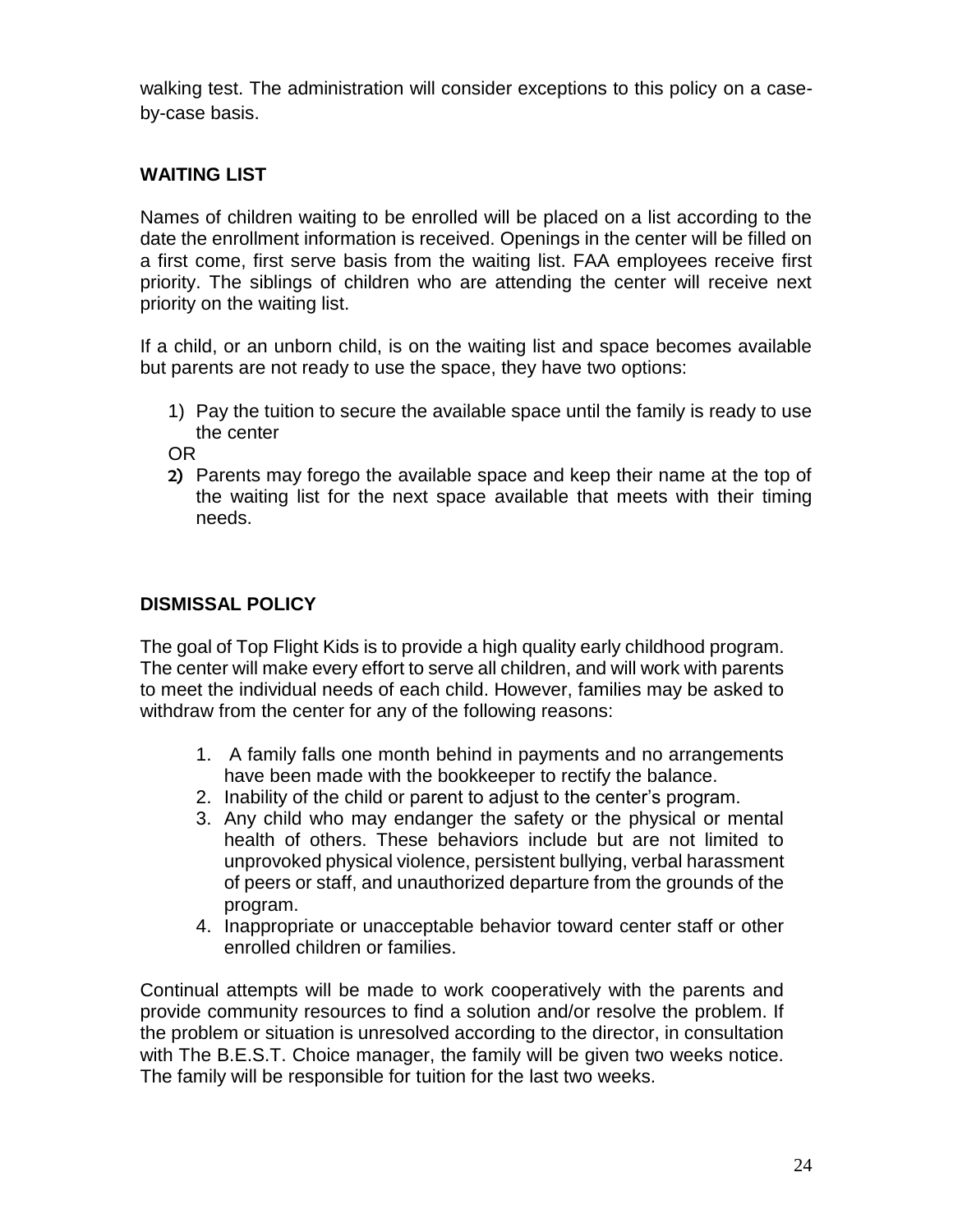## **FINANCIAL POLICIES AND AGREEMENT**

Each parent signs a financial agreement at the time of enrollment. The agreement states:

- 1. Parents shall make regular weekly payments. Parents are billed weekly with a statement provided at the end of each month.
- 2. Parents shall pay their weekly tuition regardless of the absence of the child, such as for vacations and illness.
- 3. Parents must keep current with payments, or it may be necessary to suspend or dis-enroll the family.

#### **ENROLLMENT FEE**

The annual enrollment fee is \$125 for the first child and \$50 for each additional sibling. This fee is billed and is due in January each year.

#### **BILLING**

Billing is done by the bookkeeper, who handles the accounting for the center. Statements are distributed to the families at the end of the month. A fee will be charged to families for a check returned by the bank. If a second check is returned, the parent will be required to pay all future bills by credit card, money order, bank check, or cash directly to the office.

#### **WITHDRAWAL**

Parents must give the center two weeks notice in writing when a child is withdrawing. Parents may not apply unused discretionary days towards the last two weeks tuition.

#### **LATE FEE POLICY**

Top Flight Kids has established opening and closing times that need to be respected. Therefore, families need to ensure that children are dropped off and picked up within center hours. While we understand that there can be circumstances that delay families in picking up their children, it is imperative that you make arrangements for someone to pick up your child if you think you are going to be late. Please remember to inform the center of any arrangements you have made.

#### **LATE FEE RATE**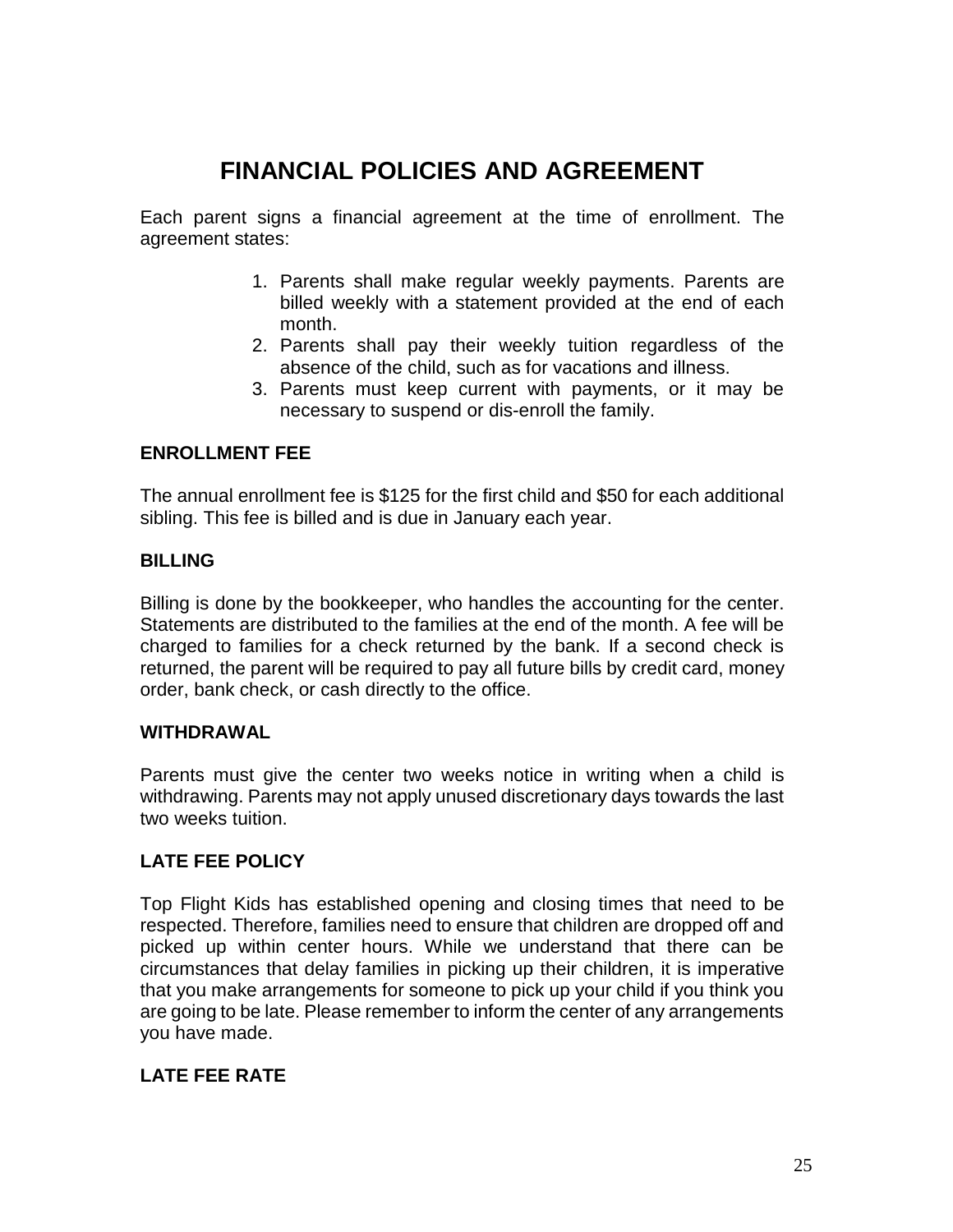Late fees are charged for families who arrive after the center is closed. Late fee amounts have been determined in an effort to deter late pick ups. A fee will begin to be assessed one minute after the center closes. Families who are habitually late will be given a warning after which point further lateness will result in possible dismissal from the center.

The late fee charge is \$20 and is payable with the weekly tuition.

#### **TOP FLIGHT KIDS BOARD OF DIRECTOR'S FEE**

There is an annual \$20 fee payable to the Top Flight Kids Board of Directors. This fee is collected to offset the cost of licensing and insurance.

#### **DISCRETIONARY DAYS**

The B.E.S.T. Choice, Inc. realizes that parents may plan vacation days or have unexpected sick days and that their children will not attend the center. Each child enrolled in either full or part-time program will receive discretionary days annually for unused childcare. Discretionary days are renewed each year on January 1<sup>st</sup> for all families. You may contact the front desk for a record of used discretionary days.

The number of discretionary days is computed by taking into account the following variables:

- 1. Number of days per week the child attends.
- 2. Starting date of the child in the center.

No discretionary days will be given for drop-in children. Each child's initial allotment of discretionary days will be pro-rated based upon when the child begins attending the center.

| <b>Scheduled</b><br>days of care | Jan              | Feb | Mar | Apr | Mav | June | July | Aug | Sept | Oct | Nov | <b>Dec</b> |
|----------------------------------|------------------|-----|-----|-----|-----|------|------|-----|------|-----|-----|------------|
| 5 days a week                    |                  | .5  |     |     |     |      |      |     |      |     |     |            |
| 4 days a week                    |                  |     | J   |     |     |      |      |     |      |     |     |            |
| 3 days a week                    | $\sqrt{2}$<br>د. |     |     |     |     |      |      |     |      |     |     |            |
| 2 days a week                    |                  |     |     |     |     |      |      |     |      |     |     |            |
| day a week                       |                  |     |     |     |     |      |      |     |      |     |     |            |

#### **REFERRAL TUITION DISCOUNT POLICY**

Families are awarded a \$50.00 discount towards one month tuition if they refer a family who enrolls at Top Flight. This discount is given after the child/children have been enrolled for three months.

#### **CURRENT TUITION SCHEDULE**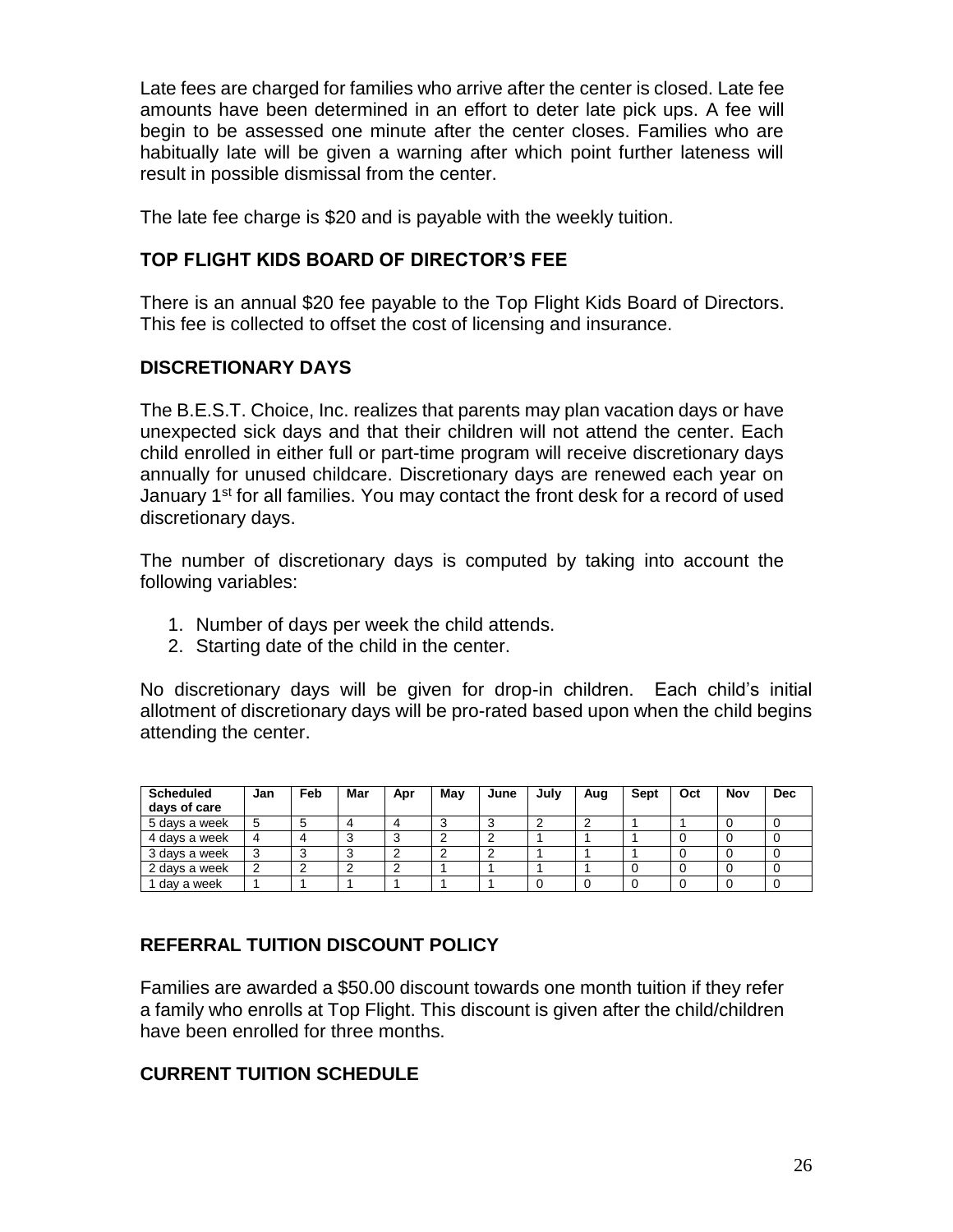The B.E.S.T. Choice, Inc. reviews tuition rates annually. This is an extensive process which includes analyzing the budget and projected costs for the upcoming year. Using this information we re-evaluate the tuition rates. The tuition increase is generally a 3-7% increase. The rate increase is posted 30 days prior to the effective date.

#### **Please see Appendix I for the current fee schedule.**

#### **FEDERAL INCOME TAX CREDIT**

At the end of each calendar year, we will provide each enrolled family with an itemized statement of total tuition paid for the year.

#### **ATTENDANCE OPTIONS**

When parents enroll at Top Flight Kids Learning Center, they will select one of the three attendance options listed below:

#### **FULL TIME**

The full time option is considered to be children who attend a full day five days a week. These children receive discretionary days according to the schedule in Appendix II on the next page.

#### **PART TIME**

The part time option is considered to be children who attend a full day for one, two, three, or four days a week. These children receive discretionary days according to the schedule in Appendix II. Parents may ask for and be granted a schedule change only if space is available. Schedule changes are not guaranteed.

#### **DROP IN**

Children who are not scheduled to attend the center on a regular basis are on a drop in schedule. Parents must call ahead to see if space exists, have all enrollment forms completed, and have all registration and membership fees paid prior to attendance. These children are not guaranteed attendance as this is contingent on space availability. Arrangements for drop in care may be made several days or weeks in advance, or as late as the same morning you need care.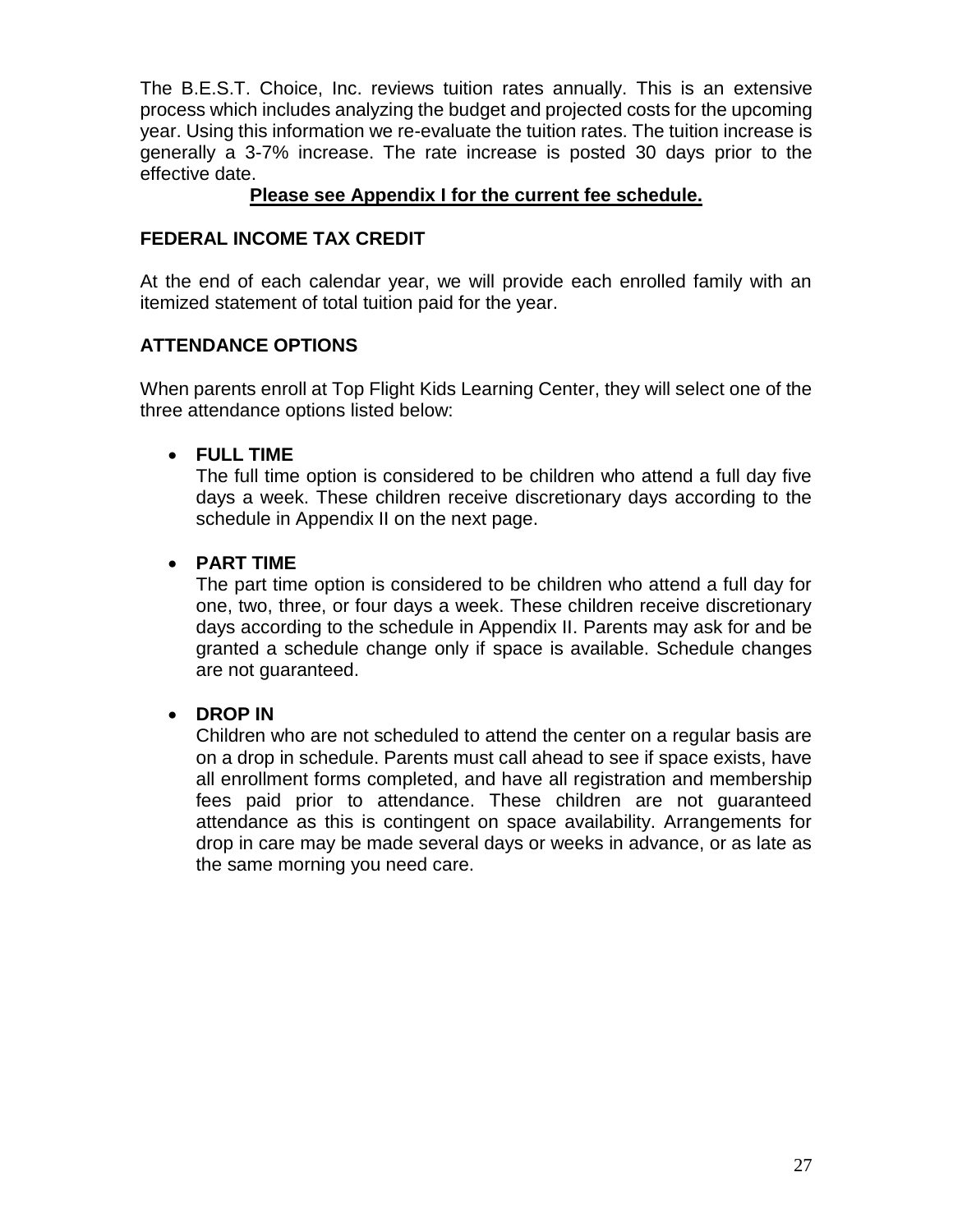## **APPENDIX SCHEDULE**

#### APPENDIX I: Current Tuition Schedule 2014

| <b>Community Rates</b> | <b>Full Week</b> | 4 Days   | 3 Days   | 2 Days   | 1 Day   |
|------------------------|------------------|----------|----------|----------|---------|
| <b>INFANT</b>          | \$330.00         | \$303.60 | \$247.50 | \$178.20 | \$89.10 |
| <b>TODDLER ONE</b>     | \$262.50         | \$241.50 | \$196.88 | \$141.75 | \$70.88 |
| <b>TODDLER TWO</b>     | \$240.00         | \$220.80 | \$180.00 | \$129.60 | \$64.80 |
| <b>PRESCHOOL</b>       | \$210.00         | \$193.20 | \$157.50 | \$113.40 | \$56.70 |
| <b>PRE-K</b>           | \$190.00         | \$174.80 | \$142.50 | \$102.60 | \$51.30 |
|                        |                  |          |          |          |         |
|                        |                  |          |          |          |         |
| <b>Federal Rates</b>   | <b>Full Week</b> | 4 Days   | 3 Days   | 2 Days   | 1 Day   |
| <b>INFANT</b>          | \$302.50         | \$278.30 | \$226.88 | \$163.35 | \$81.68 |
| <b>TODDLER ONE</b>     | \$242.50         | \$223.10 | \$181.88 | \$130.95 | \$65.48 |
| <b>TODDLER TWO</b>     | \$220.00         | \$202.40 | \$165.00 | \$118.80 | \$59.40 |
| <b>PRESCHOOL</b>       | \$195.00         | \$179.40 | \$146.25 | \$105.30 | \$52.65 |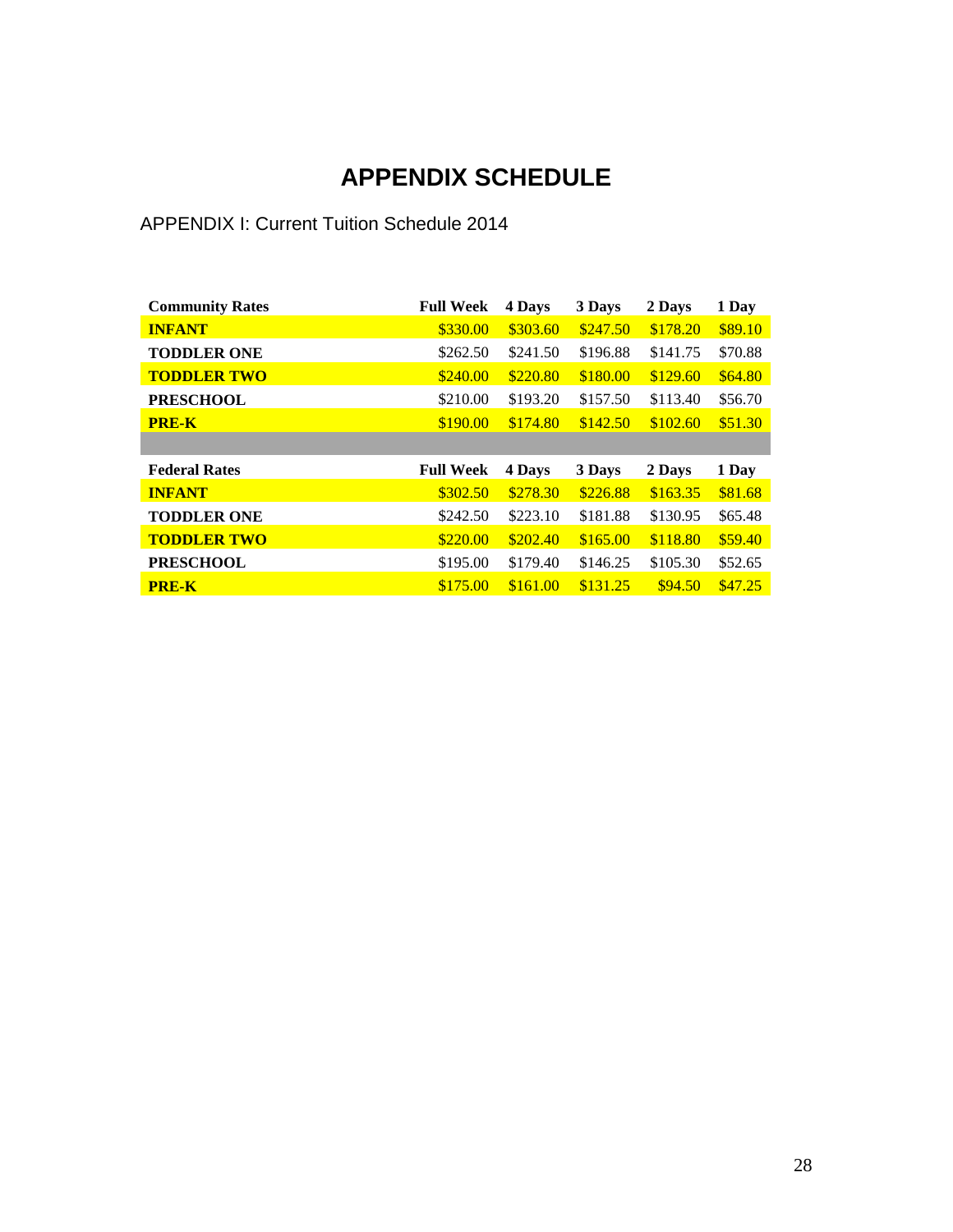Appendix II

#### **Pacifier Permission**

My child, \_\_\_\_\_\_\_\_\_\_\_\_\_\_\_\_\_\_\_\_\_\_\_\_\_\_, has permission to use a pacifier during nap time. My child prefers: \_\_\_\_\_\_\_\_\_\_\_\_\_\_\_\_\_\_\_\_\_\_\_\_\_\_\_\_\_\_\_\_\_\_\_\_\_\_\_\_\_\_.

I understand that the staff at Top Flight Kids will work with my child to wean them off of the pacifier by the time they are 30 months old.

\_\_\_\_\_\_\_\_\_\_\_\_\_\_\_\_\_\_\_\_\_\_\_\_ \_\_\_\_\_\_\_\_\_\_\_\_\_\_\_\_\_\_\_\_ Parent/Guardian Date Date